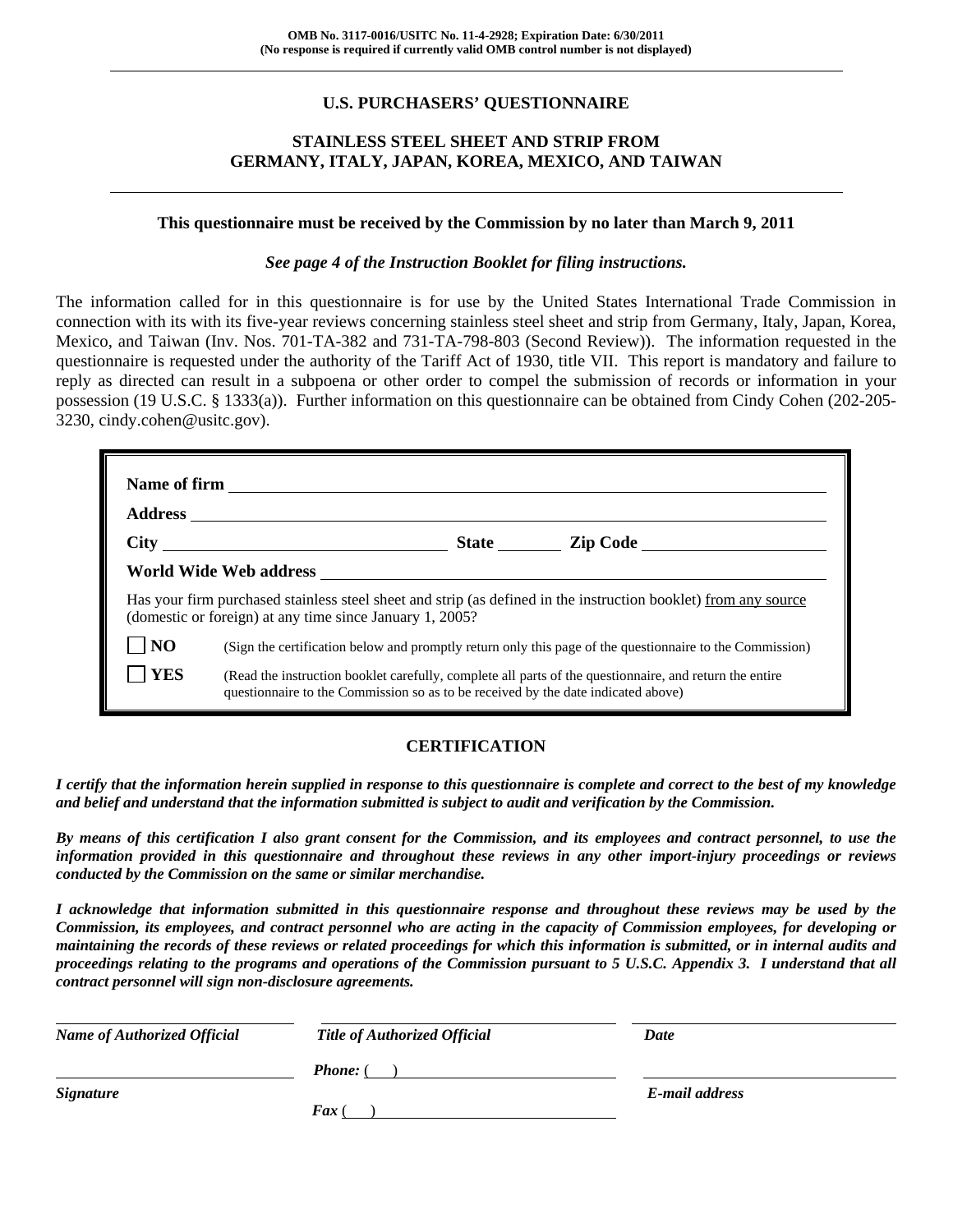## **PART I.—GENERAL INFORMATION**

 $\overline{a}$ 

The questions in this questionnaire have been reviewed with market participants to ensure that issues of concern are adequately addressed and that data requests are sufficient, meaningful, and as limited as possible. Public reporting burden for this questionnaire is estimated to average 40 hours per response, including the time for reviewing instructions, searching existing data sources, gathering the data needed, and completing and reviewing the questionnaire. Send comments regarding the accuracy of this burden estimate or any other aspect of this collection of information, including suggestions for reducing the burden, to the Office of Investigations, U.S. International Trade Commission, 500 E Street, SW, Washington, DC 20436.

I-1a. **OMB statistics.--**Please report the actual number of hours required and the cost to your firm of preparing the reply to this questionnaire and completing the form.

hours dollars

- I-1b. **OMB feedback.--**We are interested in any comments you may have for improving this questionnaire in general or the clarity of specific questions. Please attach such comments to your response or send them to the above address.
- I-2. **Establishments covered.--**Provide the name and address of establishment(s) covered by this questionnaire (see page 3 of the instruction booklet for reporting guidelines). If your firm is publicly traded, please specify the stock exchange and trading symbol.
- I-3. **Ownership.--**Is your firm owned, in whole or in part, by any other firm?  $\Box$  No  $\Box$  Yes--List the following information. Firm name Address Extent of ownership l l I-4. **Related SUBJECT importers/exporters.--**Does your firm have any related firms, either domestic or foreign, which are engaged in importing stainless steel sheet and strip from Germany, Italy, Japan, Korea, Mexico, and Taiwan into the United States or which are engaged in exporting stainless steel sheet and strip from Germany, Italy, Japan, Korea, Mexico, and Taiwan to the United States?  $\Box$  No  $\Box$  Yes--List the following information. Firm name Address Address Address Affiliation  $\overline{a}$ l l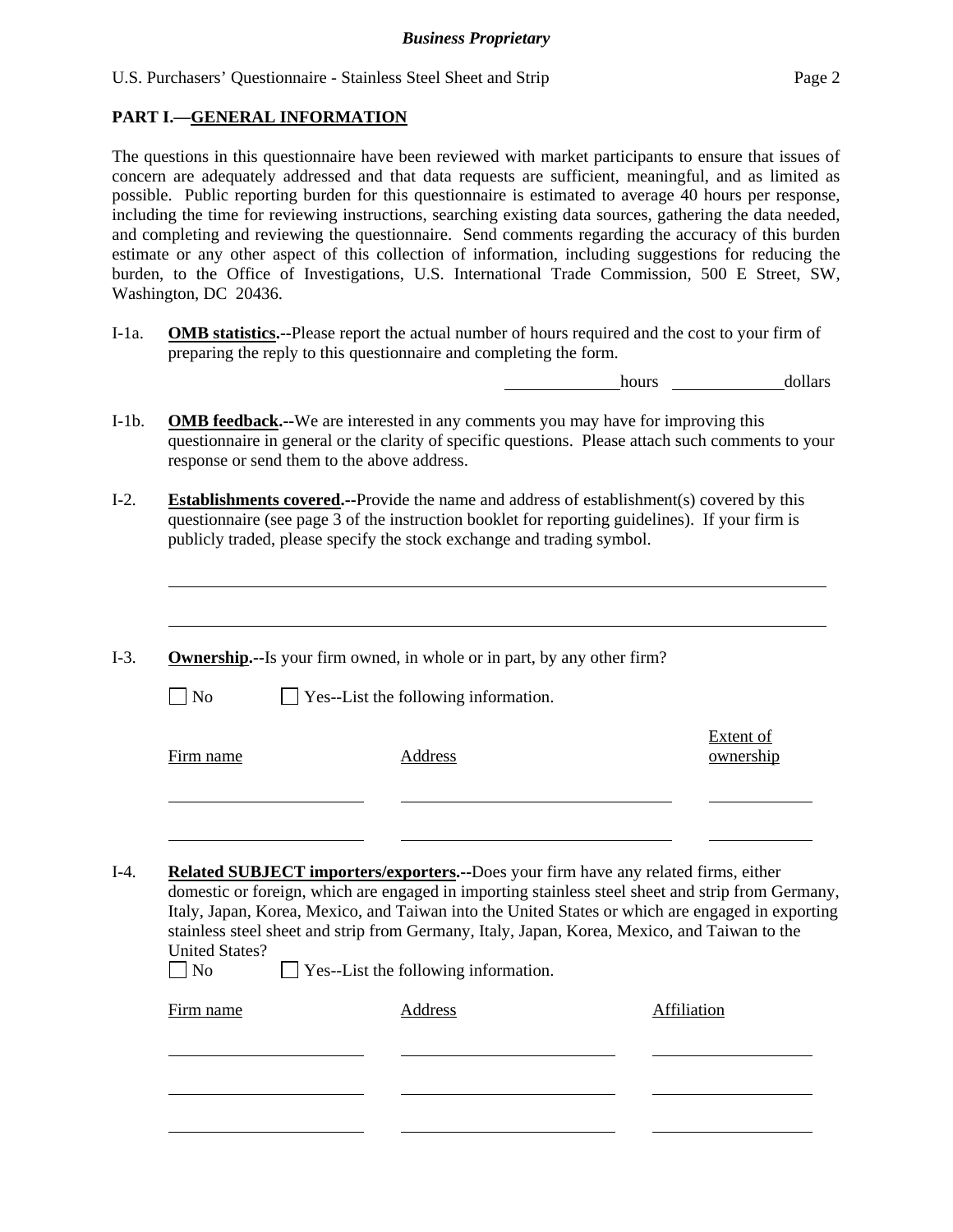## **PART I.--GENERAL INFORMATION***--Continued*

| Japan, Korea, Mexico, and Taiwan to the United States? | Related NONSUBJECT importers/exporters.--Does your firm have any related firms, either<br>domestic or foreign, which are engaged in importing stainless steel sheet and strip from countries<br>other than Germany, Italy, Japan, Korea, Mexico, and Taiwan into the United States or which are<br>engaged in exporting stainless steel sheet and strip from countries other than Germany, Italy, |                    |
|--------------------------------------------------------|---------------------------------------------------------------------------------------------------------------------------------------------------------------------------------------------------------------------------------------------------------------------------------------------------------------------------------------------------------------------------------------------------|--------------------|
| $\neg$ No                                              | Yes--List the following information.                                                                                                                                                                                                                                                                                                                                                              |                    |
| Firm name and country                                  | <b>Address</b>                                                                                                                                                                                                                                                                                                                                                                                    | <b>Affiliation</b> |
|                                                        |                                                                                                                                                                                                                                                                                                                                                                                                   |                    |
|                                                        | <b>Related producers.</b> --Does your firm have any related firms, either domestic or foreign, which<br>are engaged in the production of stainless steel sheet and strip?                                                                                                                                                                                                                         |                    |
| $\exists$ No                                           | Yes--List the following information.                                                                                                                                                                                                                                                                                                                                                              |                    |
| Firm name                                              | Address                                                                                                                                                                                                                                                                                                                                                                                           | Affiliation        |
|                                                        |                                                                                                                                                                                                                                                                                                                                                                                                   |                    |
| and strip?                                             | <b>Business plan.</b> --Does your company or any related firm have a business plan or any internal<br>documents that describe, discuss, or analyze expected market conditions for stainless steel sheet                                                                                                                                                                                           |                    |
|                                                        |                                                                                                                                                                                                                                                                                                                                                                                                   |                    |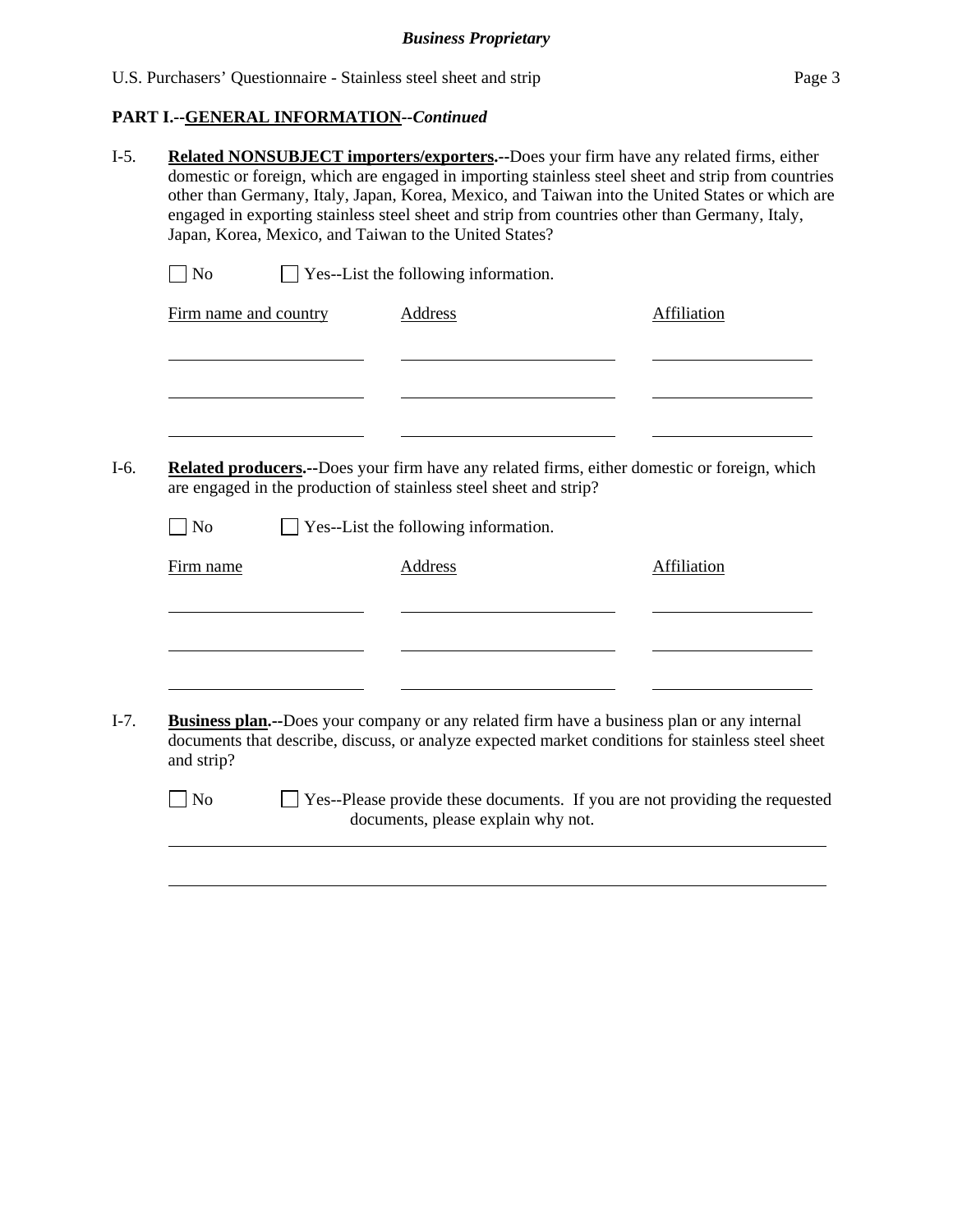U.S. Purchasers' Questionnaire - Stainless steel sheet and strip Page 4

#### **PART II.--PURCHASES**

Please identify the individual to be contacted regarding the confidential information requested in parts II, III, and IV.

Name and title:

Please indicate the manner by which Commission staff may contact the individual responsible for parts II to IV with questions regarding the submitted confidential information.

E-mail: Telephone: ( )

Fax:  $($  )

II-1. **Purchases.--**Report, as indicated below, your firm's purchases (either directly or through a sales agent or broker) of stainless steel sheet and strip. Report based on delivery date, not order date.

| Quantity (in short tons) and value (in \$1,000)            |      |      |      |      |      |      |
|------------------------------------------------------------|------|------|------|------|------|------|
| <b>Item</b>                                                | 2005 | 2006 | 2007 | 2008 | 2009 | 2010 |
| Purchases of stainless steel sheet and strip produced in-- |      |      |      |      |      |      |
| <b>The United States:</b><br>Quantity                      |      |      |      |      |      |      |
| Value                                                      |      |      |      |      |      |      |
| Germany:<br>Quantity                                       |      |      |      |      |      |      |
| Value                                                      |      |      |      |      |      |      |
| Italy:<br>Quantity                                         |      |      |      |      |      |      |
| Value                                                      |      |      |      |      |      |      |
| Japan:<br>Quantity                                         |      |      |      |      |      |      |
| Value                                                      |      |      |      |      |      |      |
| Korea:<br>Quantity                                         |      |      |      |      |      |      |
| Value                                                      |      |      |      |      |      |      |
| <b>Mexico:</b><br>Quantity                                 |      |      |      |      |      |      |
| Value                                                      |      |      |      |      |      |      |
| Taiwan:<br>Quantity                                        |      |      |      |      |      |      |
| Value                                                      |      |      |      |      |      |      |
| All other countries: <sup>1</sup><br>Quantity              |      |      |      |      |      |      |
| Value                                                      |      |      |      |      |      |      |
| <sup>1</sup> Please identify these countries:              |      |      |      |      |      |      |
|                                                            |      |      |      |      |      |      |
|                                                            |      |      |      |      |      |      |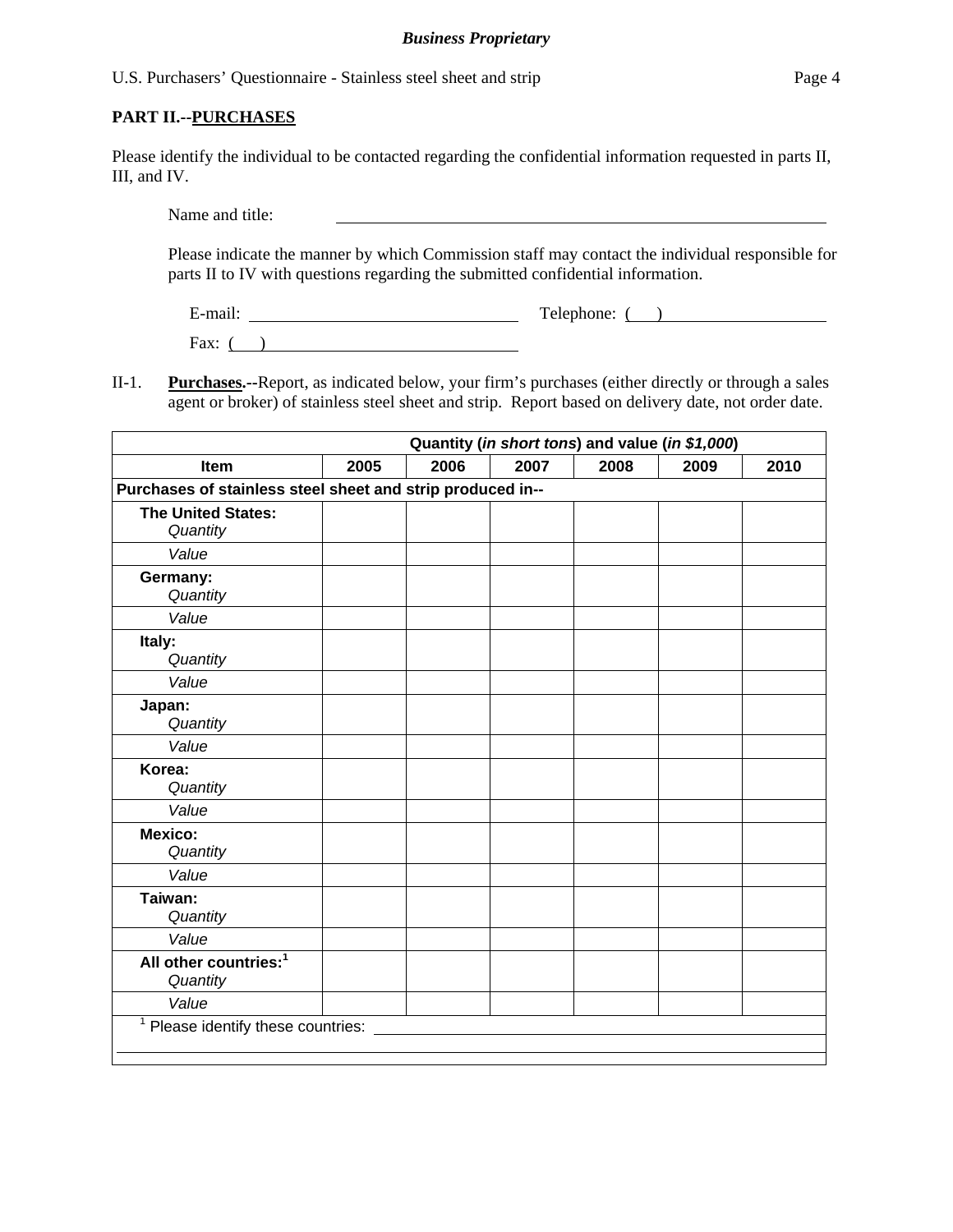## **PART II.--PURCHASES***--Continued*

II-2. **Changes in purchasing patterns.--** Please indicate how the relative levels of your firm's purchases of stainless steel sheet and strip from different sources (both domestic and foreign) have changed since 2005.

| Source of purchases      | <b>Trend</b>                                                         | <b>Explanation for trend</b> |
|--------------------------|----------------------------------------------------------------------|------------------------------|
| <b>The United States</b> | Decreased<br>Increased<br>Constant<br>Fluctuated<br>Did not purchase |                              |
| Germany                  | Decreased<br>Increased<br>Constant<br>Fluctuated<br>Did not purchase |                              |
| Italy                    | Decreased<br>Increased<br>Constant<br>Fluctuated<br>Did not purchase |                              |
| Japan                    | Decreased<br>Increased<br>Constant<br>Fluctuated<br>Did not purchase |                              |
| Korea                    | Decreased<br>Increased<br>Constant<br>Fluctuated<br>Did not purchase |                              |
| Mexico                   | Decreased<br>Increased<br>Constant<br>Fluctuated<br>Did not purchase |                              |
| Taiwan                   | Decreased<br>Increased<br>Constant<br>Fluctuated<br>Did not purchase |                              |
| All other countries      | Decreased<br>Increased<br>Constant<br>Fluctuated<br>Did not purchase |                              |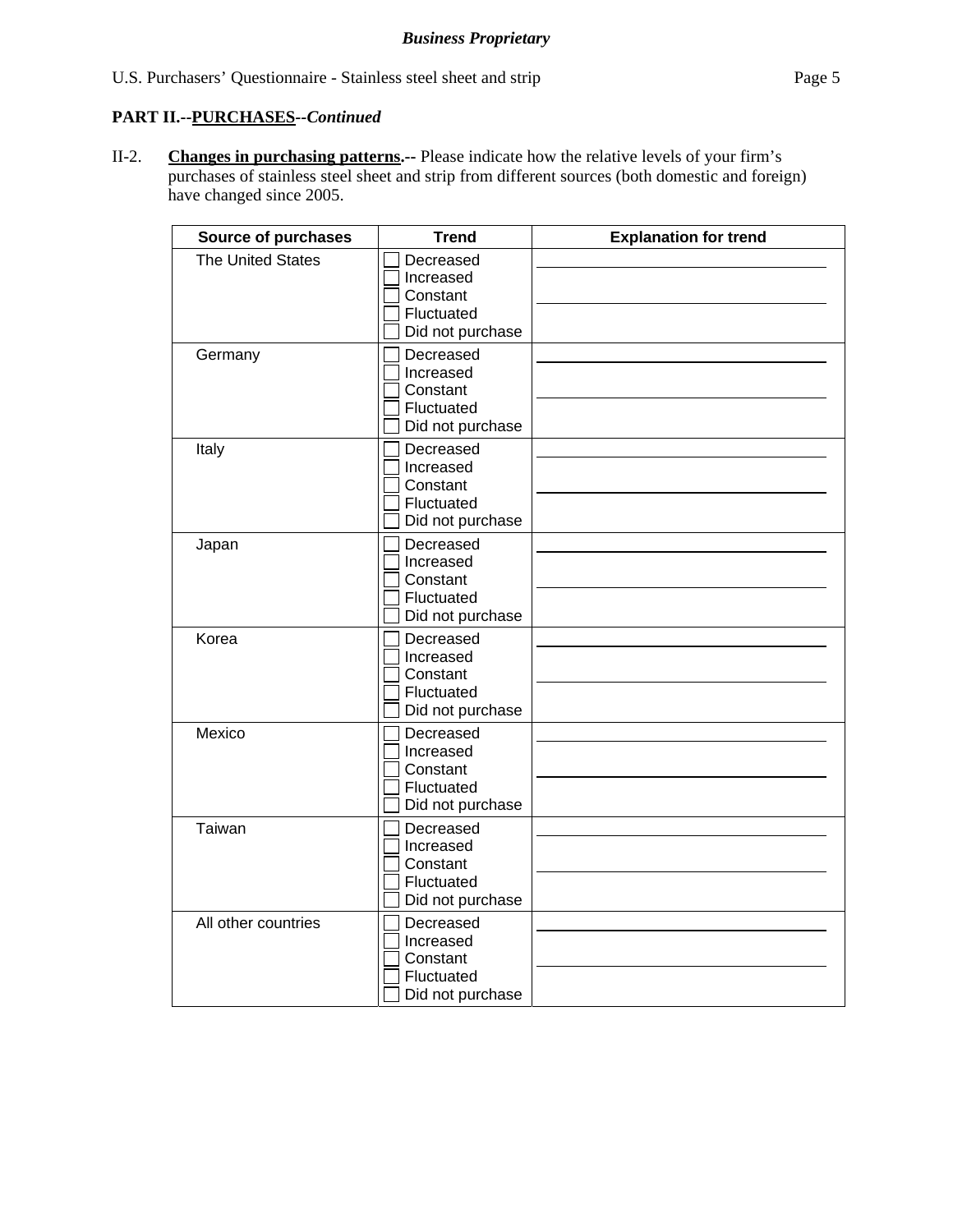U.S. Purchasers' Questionnaire - Stainless steel sheet and strip Page 6

## **PART II.--PURCHASES***--Continued*

 $\overline{a}$ 

 $\overline{a}$ 

- II-3. **Purchases from one country only**.--If your firm has purchased stainless steel sheet and strip from only one country, please explain the reasons for doing so.
- II-4. **Supplier identification.--**Please identify below the names and addresses of your firm's **FIVE** largest suppliers for stainless steel sheet and strip since 2005. Please also provide the name and telephone number of a contact person and the share of the quantity of your firm's total shipments of stainless steel sheet and strip that each of these suppliers accounted for in 2010.

| No.            | Supplier's<br>name | Street address (not P.O.<br>box), city, state, and zip<br>code | <b>Contact person</b> | Telephone number<br>or e-mail address | Share of<br>2010<br>purchases<br>(%) |
|----------------|--------------------|----------------------------------------------------------------|-----------------------|---------------------------------------|--------------------------------------|
| 1              |                    |                                                                |                       |                                       |                                      |
| $\overline{2}$ |                    |                                                                |                       |                                       |                                      |
| 3              |                    |                                                                |                       |                                       |                                      |
| 4              |                    |                                                                |                       |                                       |                                      |
| 5              |                    |                                                                |                       |                                       |                                      |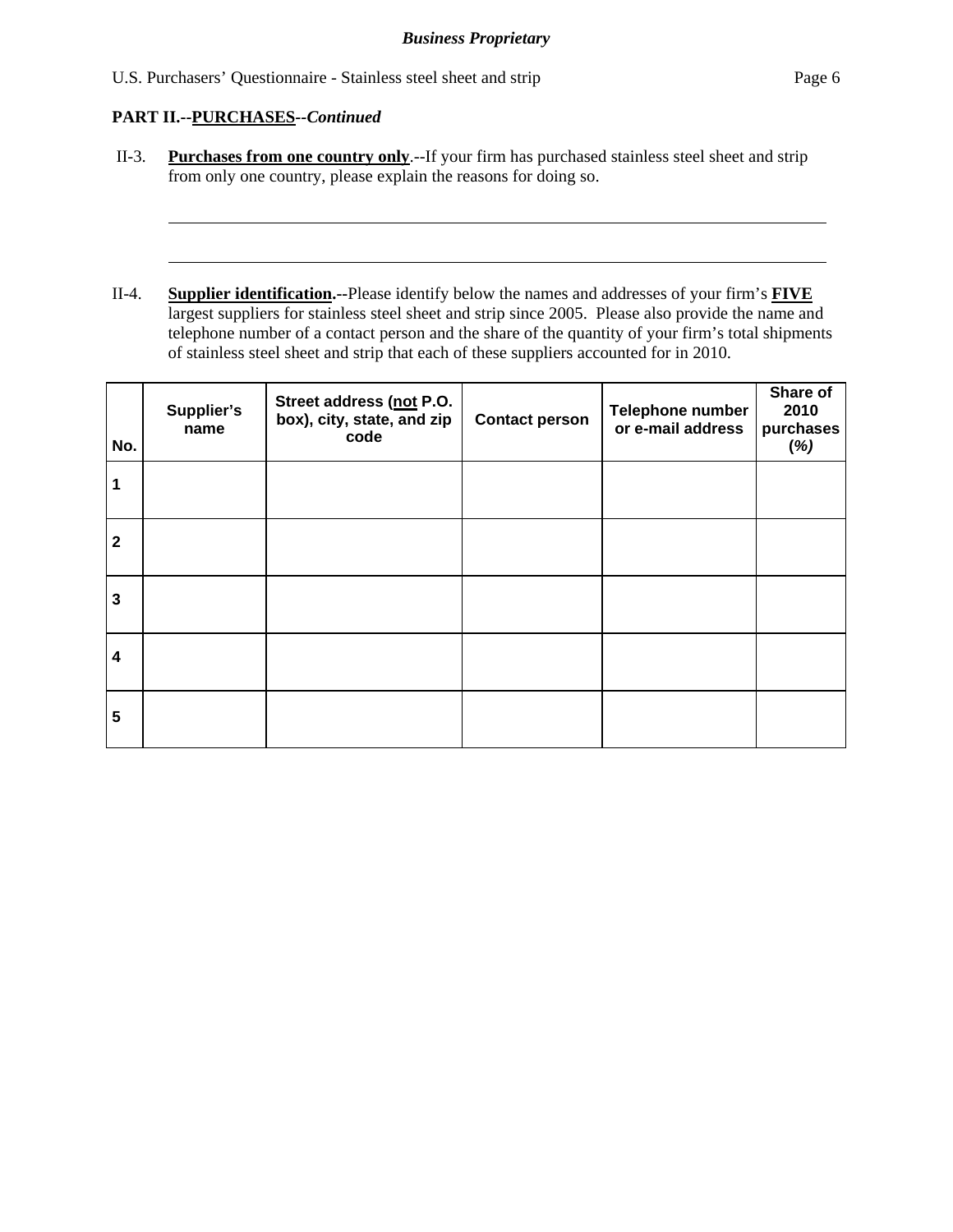U.S. Purchasers' Questionnaire – Stainless steel sheet and strip Page 7

#### **PART III.-- MARKET CHARACTERISTICS AND PURCHASING PRACTICES**

III-1. **Firm type.--**Which of the following best describes your firm as a purchaser of stainless steel sheet and strip (check all that apply, noting the specific end uses if known)?

| Automotive assembler/supplier (                                                                                                                                                                                                      |
|--------------------------------------------------------------------------------------------------------------------------------------------------------------------------------------------------------------------------------------|
| Transportation (non-automotive) equipment producer (                                                                                                                                                                                 |
| Machinery and equipment producer (                                                                                                                                                                                                   |
| Construction equipment producer (                                                                                                                                                                                                    |
| Consumer and household goods producer (                                                                                                                                                                                              |
| Tubular products producer ( <u>Land and a series and a series of the series of the series of the series of the series of the series of the series of the series of the series of the series of the series of the series of the s</u> |
| Processor/service center (                                                                                                                                                                                                           |
| Distributor (                                                                                                                                                                                                                        |
| Other (Describe: <u>contract of</u> the contract of the contract of the contract of the contract of the contract of the contract of the contract of the contract of the contract of the contract of the contract of the contract of  |
|                                                                                                                                                                                                                                      |

III-2. **Competition for sales.--**If you are a distributor or reseller of stainless steel sheet and strip, do you compete for sales to your customers with the manufacturers or importers from which you purchase stainless steel sheet and strip?

No **Yes--Please describe** 

 $\overline{a}$ 

l

III-3. **Types of customers.--**If your firm is a distributor or reseller of stainless steel sheet and strip, what are the major types of consumers to which you sell stainless steel sheet and strip?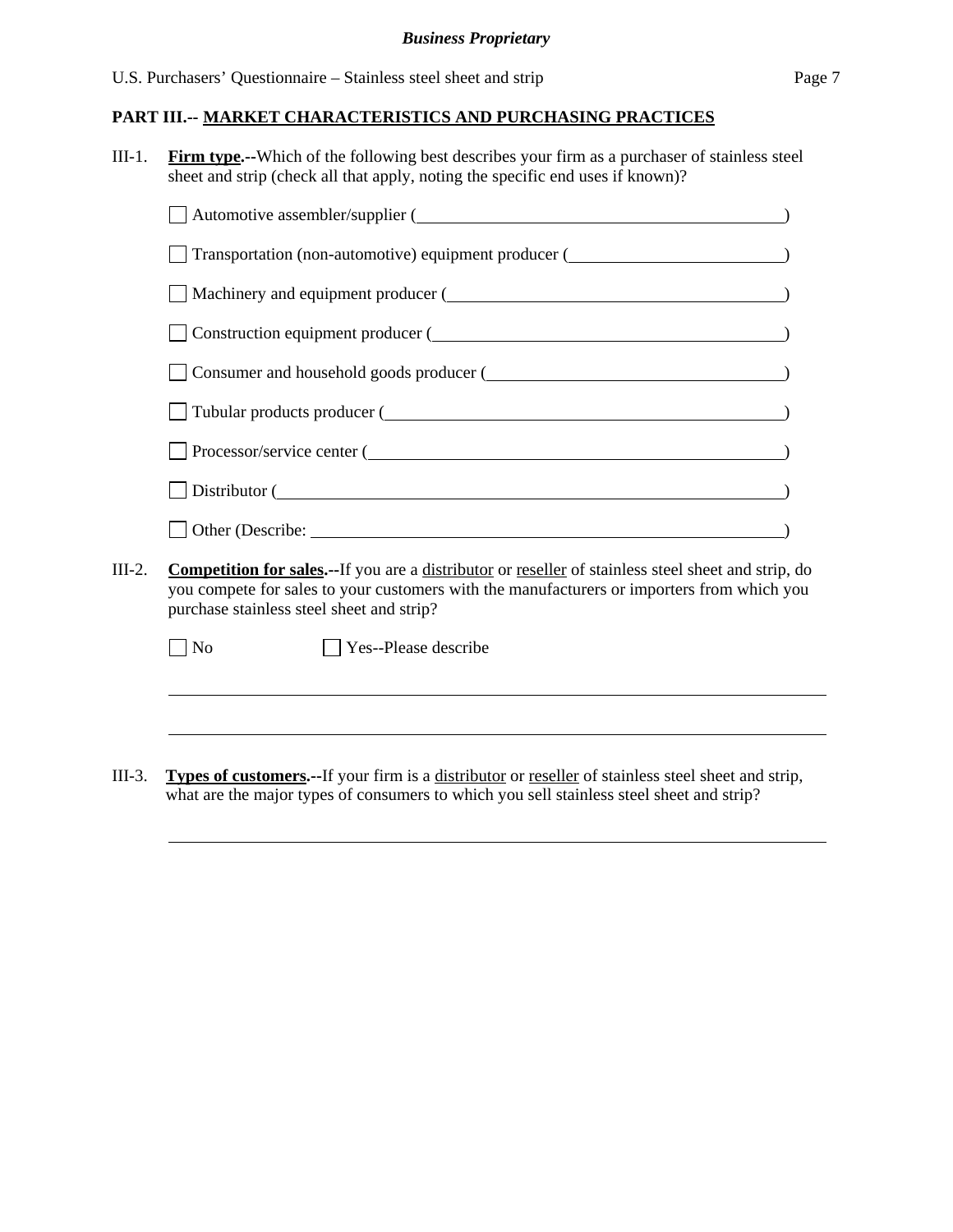III-4. **Contract versus spot.--**Approximately what share of your firm's purchases of stainless steel sheet and strip in 2010 were on a (1) long-term contract basis (multiple deliveries for more than 12 months), (2) short-term contract basis (multiple deliveries up to and including 12 months), and (3) spot sales basis (for a single delivery)?

| Type of sale            |                      | Share of purchases (percent) |                      |
|-------------------------|----------------------|------------------------------|----------------------|
|                         | <b>United States</b> | Subject countries            | Nonsubject countries |
| Long-term<br>contracts  |                      |                              |                      |
| Short-term<br>contracts |                      |                              |                      |
| Spot sales              |                      |                              |                      |

III-5. **Long-term contact provisions.--**If you purchase on a long-term contract basis, please answer the following questions with respect to provisions of a typical long-term contract.

|        | (a)                                                                                                                                                                                            | What is the average duration of a contract?                                      |  |
|--------|------------------------------------------------------------------------------------------------------------------------------------------------------------------------------------------------|----------------------------------------------------------------------------------|--|
|        | (b)                                                                                                                                                                                            | Can prices be renegotiated during the contract period?<br>Yes<br>$ $ No          |  |
|        | (c)                                                                                                                                                                                            | Does the contract fix quantity, price, or both? $\Box$ Quantity<br>Price<br>Both |  |
|        | (d)                                                                                                                                                                                            | Yes<br>$ $ No<br>Does the contract have a meet or release provision?             |  |
| III-6. | <b>Short-term contract provisions.--</b> If you purchase on a short-term contract basis, please answer<br>the following questions with respect to provisions of a typical short-term contract. |                                                                                  |  |
|        | (a)                                                                                                                                                                                            | What is the average duration of a contract?                                      |  |
|        | (b)                                                                                                                                                                                            | Can prices be renegotiated during the contract period?<br>Yes<br>$ $ No          |  |
|        | (c)                                                                                                                                                                                            | Does the contract fix quantity, price, or both? $\Box$ Quantity<br>Price<br>Both |  |
|        | (d)                                                                                                                                                                                            | Yes<br>Does the contract have a meet or release provision?<br>N <sub>o</sub>     |  |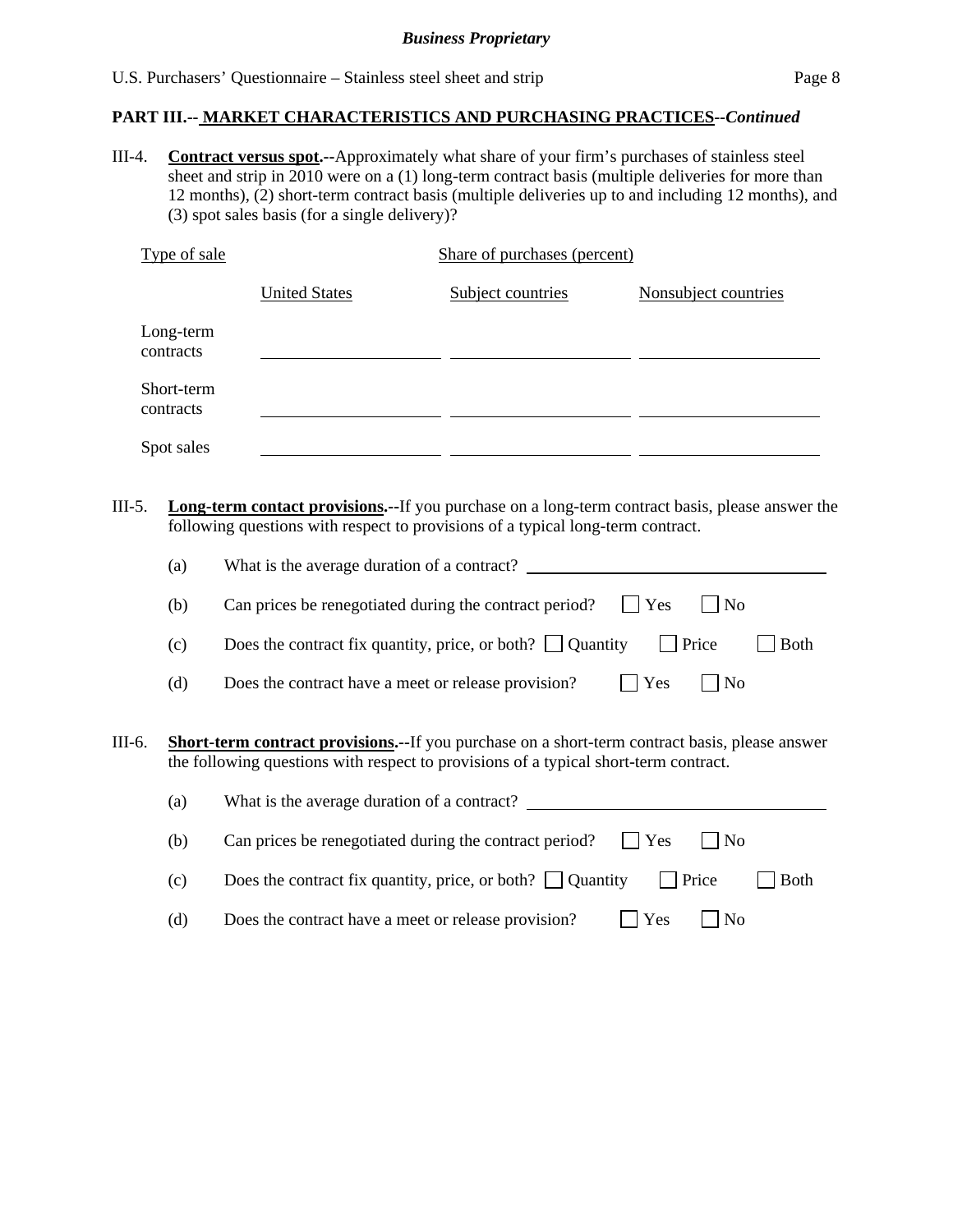III-7. **End uses.--**If your firm is an end user of stainless steel sheet and strip, list the top 3 products for which your firm purchases stainless steel sheet and strip as an input, and the percentage of the total cost of each end use product that is accounted for by stainless steel sheet and strip and by other inputs.

|                        | Share of cost of this product accounted for by |                                                |       |
|------------------------|------------------------------------------------|------------------------------------------------|-------|
| Product(s) you produce | and strip (percent)                            | Stainless steel sheet   Other inputs (percent) | Total |
|                        |                                                |                                                | 100%  |
|                        |                                                |                                                | 100%  |
|                        |                                                |                                                | 100%  |

#### III-8. **Demand for end use products.--**

 $\overline{a}$ 

(a) If your firm is an end user of stainless steel sheet and strip, has the demand for your firm's final products incorporating stainless steel sheet and strip changed since 2005?

| Increased | Decreased | <b>Fluctuated</b> | $\Box$ No change |
|-----------|-----------|-------------------|------------------|
|           |           |                   |                  |

(b) Has this had any effect on your firm's demand for stainless steel sheet and strip?

| $\Box$ No | $\Box$ Yes--Please describe. |
|-----------|------------------------------|
|-----------|------------------------------|

III-9. **Changes in end uses.--**Have there been any changes in the end uses of stainless steel sheet and strip since 2005?

|         | No             | Yes--Please describe.                                                                                                                   |
|---------|----------------|-----------------------------------------------------------------------------------------------------------------------------------------|
|         |                |                                                                                                                                         |
|         |                |                                                                                                                                         |
|         |                |                                                                                                                                         |
| III-10. |                | <b>Anticipated changes in end uses.</b> --Do you anticipate any changes in terms of the end uses of<br>stainless steel sheet and strip? |
|         | $\overline{N}$ | $\vert$ Yes--Please describe.                                                                                                           |
|         |                |                                                                                                                                         |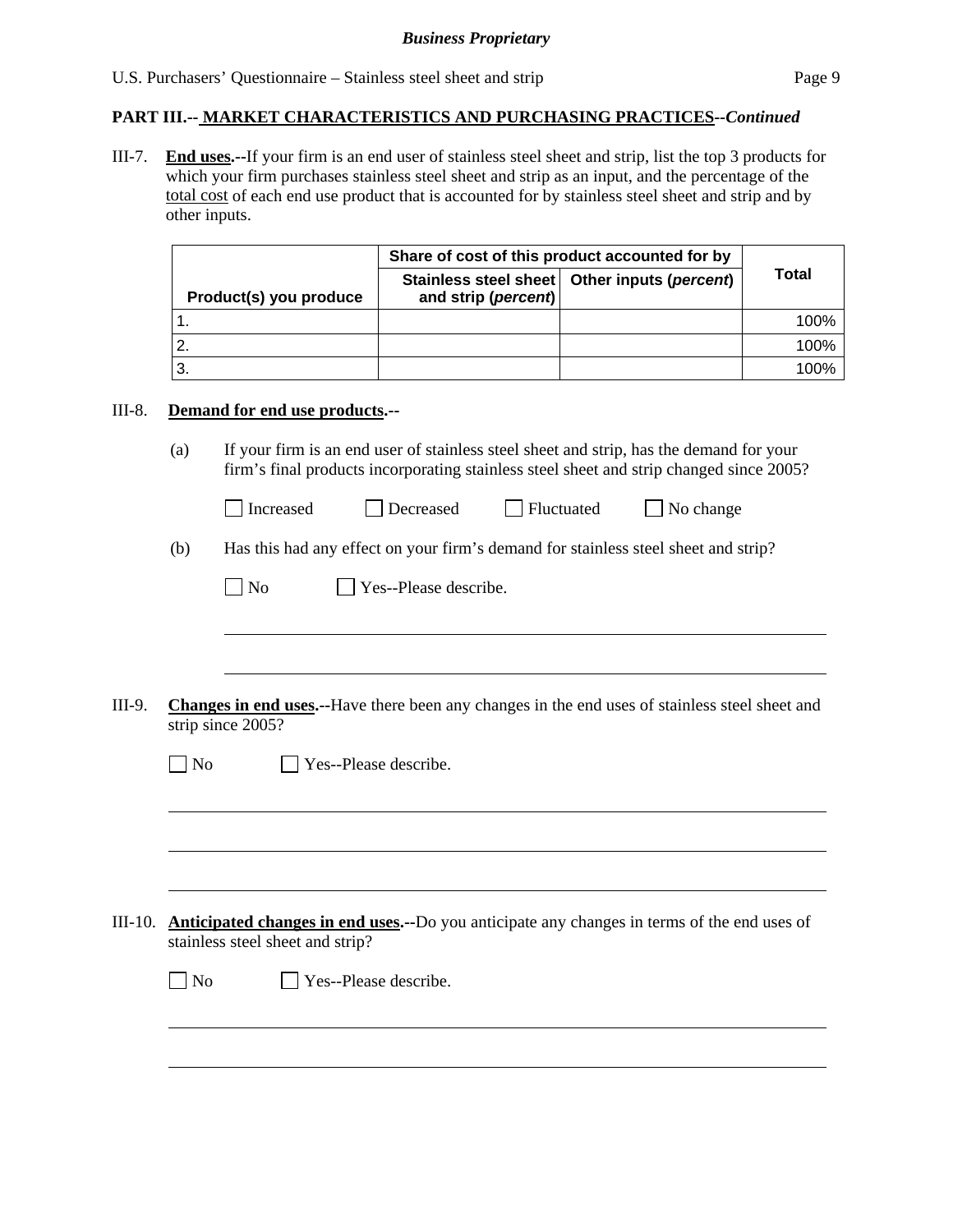## U.S. Purchasers' Questionnaire – Stainless steel sheet and strip Page 10

#### **PART III.-- MARKET CHARACTERISTICS AND PURCHASING PRACTICES***--Continued*

III-11. **Substitutes.--**Can other products be substituted for stainless steel sheet and strip?

 $\Box$  No  $\Box$  Yes--Please fill out the table below.

| <b>Substitute product</b> | End use in which this<br>substitute is used | Have changes in the prices of this substitute<br>affected the price for stainless steel sheet<br>and strip? |
|---------------------------|---------------------------------------------|-------------------------------------------------------------------------------------------------------------|
| 1.                        |                                             | $\begin{array}{ c c c c c } \hline \text{No} & \text{l} & \text{Yes} \\\hline \end{array}$                  |
| 2.                        |                                             | $ $ Yes<br>$\overline{N_{0}}$                                                                               |
| 3.                        |                                             | $\Box$ Yes<br>$\overline{\rm No}$<br>Please explain                                                         |

III-12 **Changes in substitutes.--**Have there been any changes in the number or types of products that can be substituted for stainless steel sheet and strip since 2005?

No Yes--Please explain.

 $\overline{a}$ 

 $\overline{a}$ 

III-13. **Anticipated changes in substitutes.--**Do you anticipate any changes in terms of the substitutability of other products for stainless steel sheet and strip?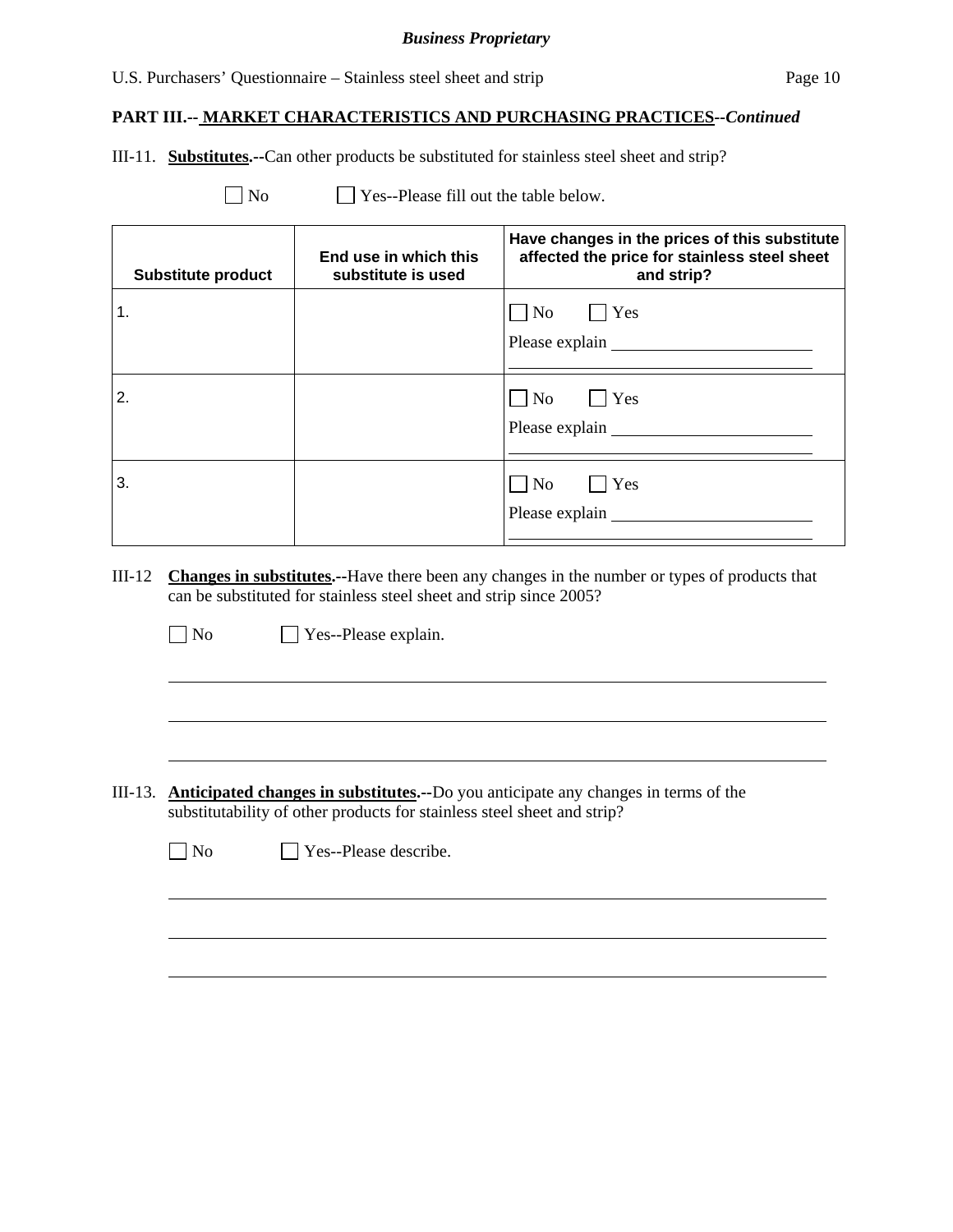#### III-14. **Demand trends.--**

|                                   | (a) |                                                                                                                                                                                                                                                                                                                           |           | since 2005? What principal factors affect changes in demand?           | How has the demand within the United States for stainless steel sheet and strip changed                                                                                                                                                                           |  |
|-----------------------------------|-----|---------------------------------------------------------------------------------------------------------------------------------------------------------------------------------------------------------------------------------------------------------------------------------------------------------------------------|-----------|------------------------------------------------------------------------|-------------------------------------------------------------------------------------------------------------------------------------------------------------------------------------------------------------------------------------------------------------------|--|
|                                   |     | Increased                                                                                                                                                                                                                                                                                                                 | Decreased | Fluctuated                                                             | No change                                                                                                                                                                                                                                                         |  |
|                                   |     |                                                                                                                                                                                                                                                                                                                           |           |                                                                        |                                                                                                                                                                                                                                                                   |  |
|                                   | (a) | (b)<br>How has the demand outside the United States for stainless steel sheet and strip<br>changed since 2005? What principal factors affect changes in demand? If your answer<br>differs for specific markets outside the United States (i.e., specific regions, or developed<br>v. developing markets), please specify. |           |                                                                        |                                                                                                                                                                                                                                                                   |  |
|                                   |     | Increased                                                                                                                                                                                                                                                                                                                 | Decreased | Fluctuated                                                             | No change                                                                                                                                                                                                                                                         |  |
|                                   |     |                                                                                                                                                                                                                                                                                                                           |           |                                                                        |                                                                                                                                                                                                                                                                   |  |
| III-15.                           |     | <b>Anticipated demand trends.--</b>                                                                                                                                                                                                                                                                                       |           |                                                                        |                                                                                                                                                                                                                                                                   |  |
|                                   | (a) |                                                                                                                                                                                                                                                                                                                           |           |                                                                        | How do you anticipate demand will change within the United States for stainless steel<br>sheet and strip in 2011 and 2012? What principal factors will affect changes in demand?                                                                                  |  |
| Increase<br>Fluctuate<br>Decrease |     |                                                                                                                                                                                                                                                                                                                           |           |                                                                        | No change                                                                                                                                                                                                                                                         |  |
|                                   |     |                                                                                                                                                                                                                                                                                                                           |           |                                                                        |                                                                                                                                                                                                                                                                   |  |
|                                   | (b) | (b)                                                                                                                                                                                                                                                                                                                       |           | specific regions, or developed v. developing markets), please specify. | How do you anticipate demand will change outside the United States for stainless<br>steel sheet and strip in 2011 and 2012? What principal factors will affect changes in<br>demand? If your answer differs for specific markets outside the United States (i.e., |  |
|                                   |     | Increase                                                                                                                                                                                                                                                                                                                  | Decrease  | Fluctuate                                                              | No change                                                                                                                                                                                                                                                         |  |
|                                   |     |                                                                                                                                                                                                                                                                                                                           |           |                                                                        |                                                                                                                                                                                                                                                                   |  |
|                                   |     |                                                                                                                                                                                                                                                                                                                           |           |                                                                        |                                                                                                                                                                                                                                                                   |  |

III-16. **Market studies.--**Please provide as a separate attachment to this request any studies, surveys, etc. that you are aware of that quantify and/or otherwise discuss stainless steel sheet and strip supply (including production capacity and capacity utilization) and demand in (1) the United States, (2) each of the other major producing/consuming countries, including Germany, Italy, Japan, Korea, Mexico, and Taiwan, and (3) the world as a whole. Of particular interest is such data from 2005 to the present and forecasts for the future.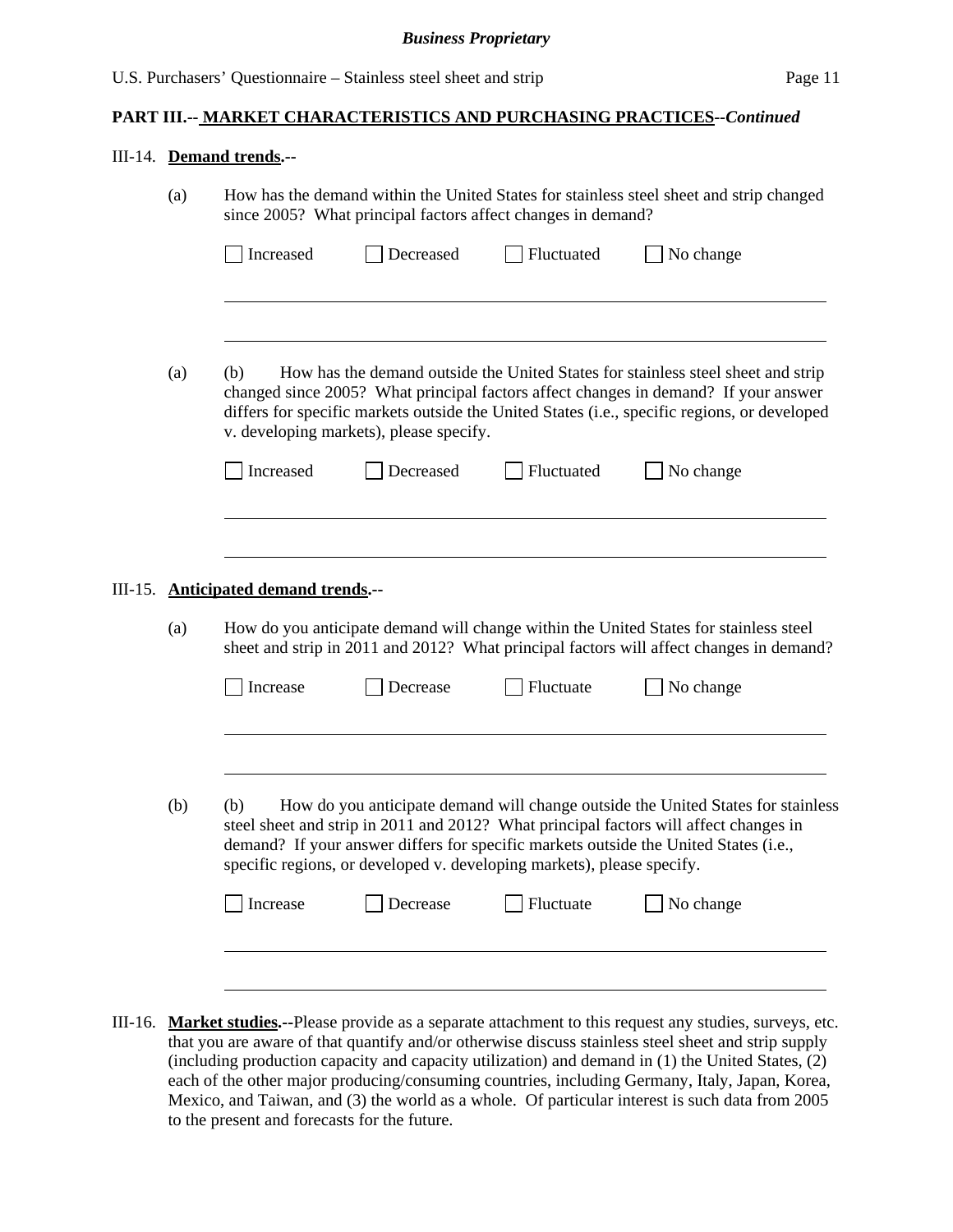| III-17. Changes in factors affecting supply.--Have any changes occurred in any other factors affecting<br>supply (e.g., changes in availability or prices of energy or labor; transportation conditions;<br>production capacity and/or methods of production; technology; export markets; or alternative<br>production opportunities) that affected the availability of U.S.-produced stainless steel sheet and<br>strip in the U.S. market since 2005? |                                                                                                                                                                                                    |  |  |  |  |
|---------------------------------------------------------------------------------------------------------------------------------------------------------------------------------------------------------------------------------------------------------------------------------------------------------------------------------------------------------------------------------------------------------------------------------------------------------|----------------------------------------------------------------------------------------------------------------------------------------------------------------------------------------------------|--|--|--|--|
| $\big]$ No                                                                                                                                                                                                                                                                                                                                                                                                                                              | $\vert$ Yes--Please note the time period(s) of any such changes, the factors(s)<br>involved, and the impact such changes had on your shipment volumes<br>and prices.                               |  |  |  |  |
| <b>Importance of purchasing domestic product.</b> --Is buying a product that is produced in the<br>United States an important factor in your firm's purchases of stainless steel sheet and strip (check<br>ALL that apply)?                                                                                                                                                                                                                             |                                                                                                                                                                                                    |  |  |  |  |
| N <sub>o</sub><br>Yes-- Purchases of domestic product are required by law or regulation (for example,<br>government purchases under "Buy American" provisions). This involves _____ percent of<br>all our purchases of stainless steel sheet and strip.<br>Yes--Purchases of domestic product are not required by law or regulation, but are by our<br>customers. This involves error of all our purchases of stainless steel sheet and<br>strip.       |                                                                                                                                                                                                    |  |  |  |  |
|                                                                                                                                                                                                                                                                                                                                                                                                                                                         | Yes--Purchases of domestic product are required for other reasons (please specify these<br>reasons below). This involves _____ percent of all our purchases of stainless steel sheet<br>and strip. |  |  |  |  |
| III-19. Conditions of competition.--                                                                                                                                                                                                                                                                                                                                                                                                                    |                                                                                                                                                                                                    |  |  |  |  |
| (a)                                                                                                                                                                                                                                                                                                                                                                                                                                                     | Is the stainless steel sheet and strip market subject to business cycles or conditions of<br>competition other than fluctuations in the overall economy?                                           |  |  |  |  |
|                                                                                                                                                                                                                                                                                                                                                                                                                                                         | $\Box$ No<br>Yes--Please explain and estimate the duration of any such cycle.                                                                                                                      |  |  |  |  |
|                                                                                                                                                                                                                                                                                                                                                                                                                                                         |                                                                                                                                                                                                    |  |  |  |  |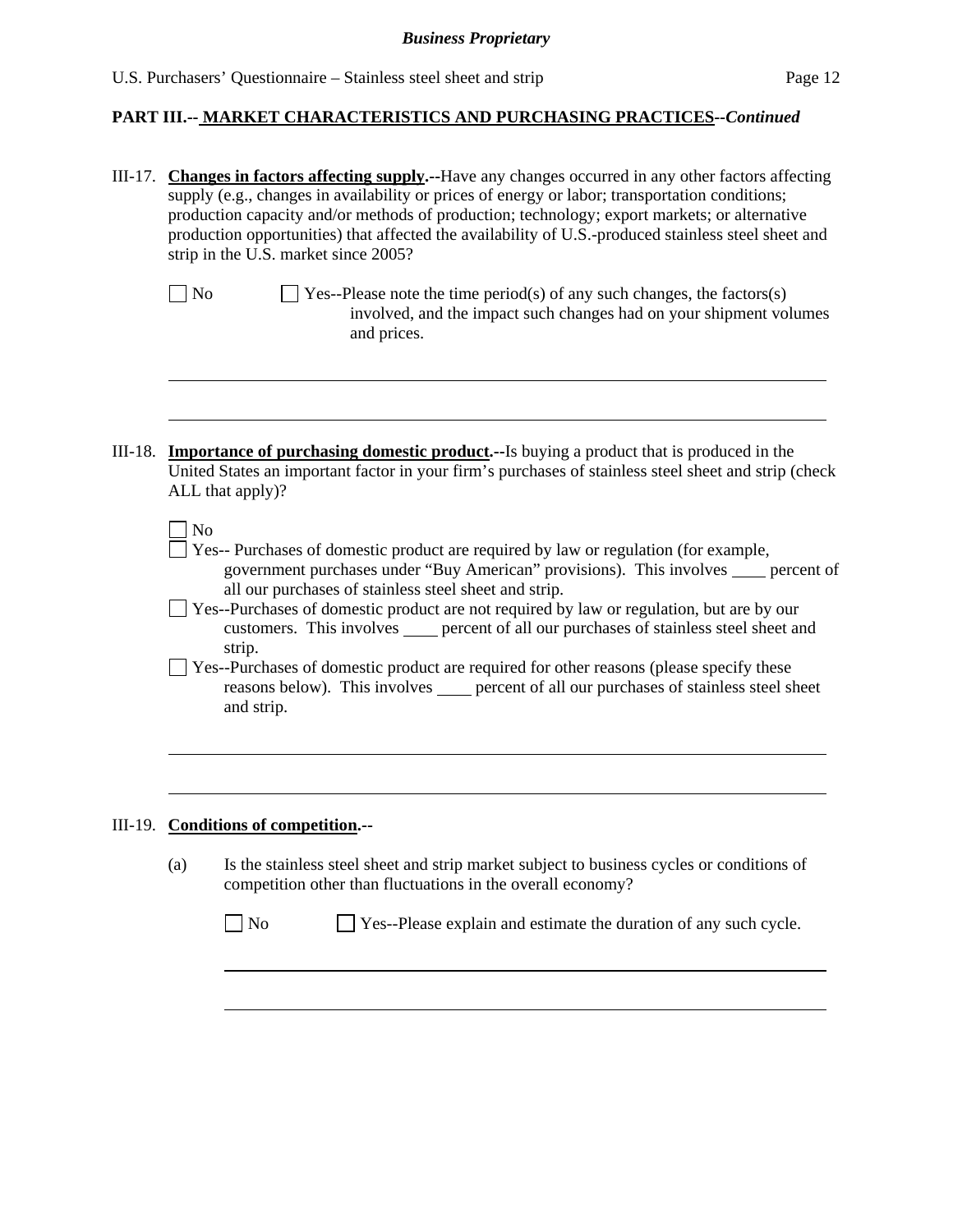|           | (b)                                                                                                                                                                                                                                                                     | Have business cycles or conditions of competition of the stainless steel sheet and strip<br>market changed since 2005? |                                    |                                                               |                                                                                                                                                                                              |       |  |
|-----------|-------------------------------------------------------------------------------------------------------------------------------------------------------------------------------------------------------------------------------------------------------------------------|------------------------------------------------------------------------------------------------------------------------|------------------------------------|---------------------------------------------------------------|----------------------------------------------------------------------------------------------------------------------------------------------------------------------------------------------|-------|--|
|           |                                                                                                                                                                                                                                                                         | $\rfloor$ No                                                                                                           |                                    | Yes--Please explain any such changes.                         |                                                                                                                                                                                              |       |  |
|           |                                                                                                                                                                                                                                                                         |                                                                                                                        |                                    |                                                               |                                                                                                                                                                                              |       |  |
| III-20.   |                                                                                                                                                                                                                                                                         |                                                                                                                        |                                    | producer of the stainless steel sheet and strip you purchase? | <b>Decisions based on producer.</b> --Does your firm, and to the extent that you know, do your<br>customers make purchasing decisions involving stainless steel sheet and strip based on the |       |  |
|           | Your firm:                                                                                                                                                                                                                                                              |                                                                                                                        | Always                             | Usually                                                       | Sometimes                                                                                                                                                                                    | Never |  |
|           |                                                                                                                                                                                                                                                                         | Your customers:                                                                                                        | Always                             | Usually                                                       | Sometimes                                                                                                                                                                                    | Never |  |
|           |                                                                                                                                                                                                                                                                         |                                                                                                                        | why this information is important. | Your firm:                                                    | If at least sometimes, please discuss how your firm or your customers determine the producer and                                                                                             |       |  |
|           |                                                                                                                                                                                                                                                                         |                                                                                                                        |                                    |                                                               |                                                                                                                                                                                              |       |  |
|           |                                                                                                                                                                                                                                                                         | Your customers:                                                                                                        |                                    | <u> 1980 - John Stein, Amerikaansk politiker (</u>            |                                                                                                                                                                                              |       |  |
| $III-21.$ | Decisions based on country-of-origin.--Does your firm, and to the extent that you know, do<br>your customers make purchasing decisions involving stainless steel sheet and strip based on the<br>country of origin of the stainless steel sheet and strip you purchase? |                                                                                                                        |                                    |                                                               |                                                                                                                                                                                              |       |  |
|           | Your firm:                                                                                                                                                                                                                                                              |                                                                                                                        | Always                             | Usually                                                       | Sometimes                                                                                                                                                                                    | Never |  |
|           |                                                                                                                                                                                                                                                                         | Your customers:                                                                                                        | Always                             | Usually                                                       | Sometimes                                                                                                                                                                                    | Never |  |
|           | If at least sometimes, please discuss how your firm or your customers determine the source and<br>why this information is important.                                                                                                                                    |                                                                                                                        |                                    |                                                               |                                                                                                                                                                                              |       |  |
|           |                                                                                                                                                                                                                                                                         |                                                                                                                        |                                    |                                                               |                                                                                                                                                                                              |       |  |
|           |                                                                                                                                                                                                                                                                         |                                                                                                                        |                                    |                                                               | Your customers:                                                                                                                                                                              |       |  |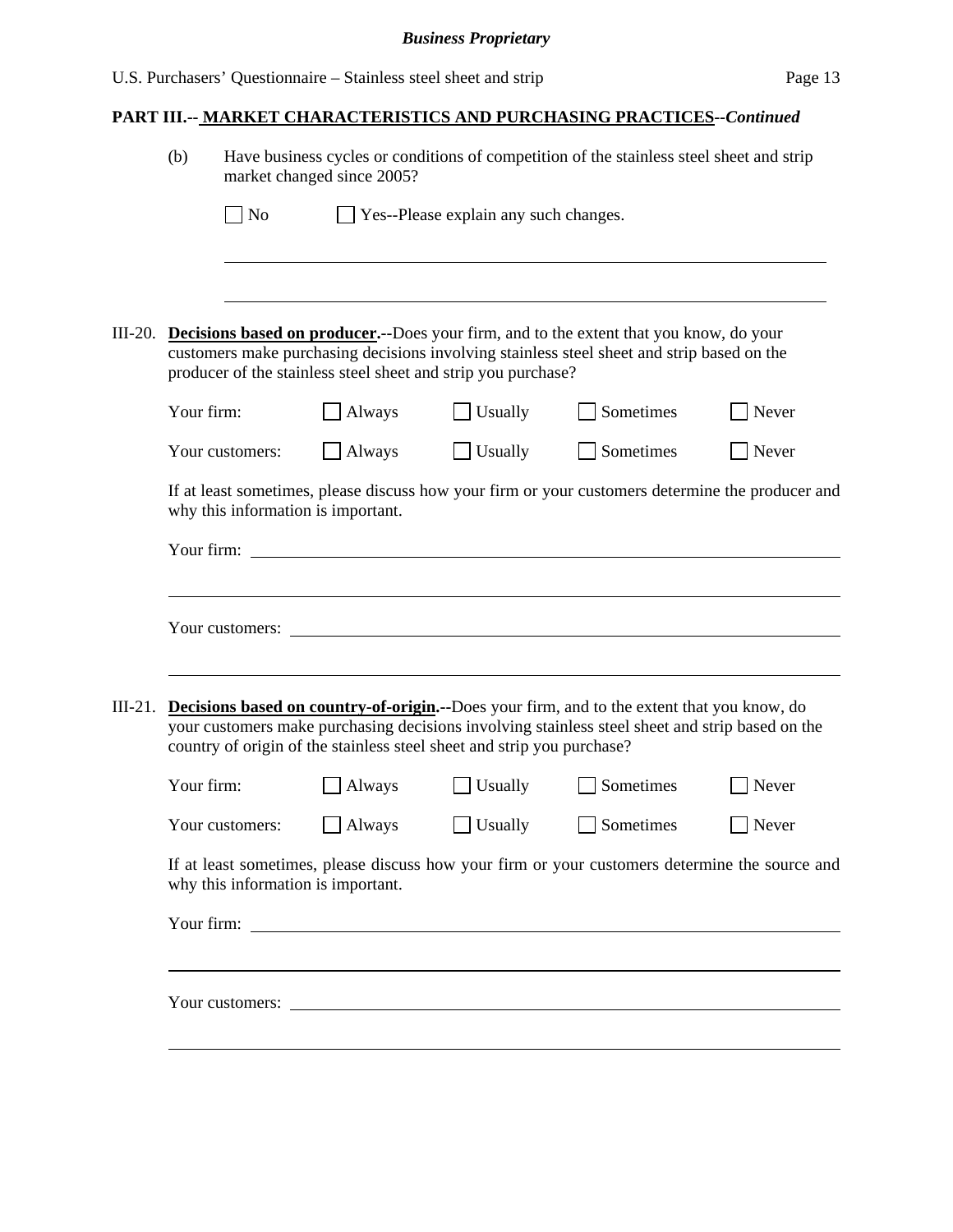|                                                                                                                        |                                                                        | III-22. Purchasing frequency.--                                                                                                               |  |  |  |  |  |  |
|------------------------------------------------------------------------------------------------------------------------|------------------------------------------------------------------------|-----------------------------------------------------------------------------------------------------------------------------------------------|--|--|--|--|--|--|
|                                                                                                                        | (a)                                                                    | How frequently do you make purchases?                                                                                                         |  |  |  |  |  |  |
|                                                                                                                        |                                                                        | $\exists$ Weekly $\Box$ Monthly<br>$\Box$ Quarterly $\Box$ Annually<br>Daily                                                                  |  |  |  |  |  |  |
|                                                                                                                        |                                                                        | $\Box$ Other (specify) $\Box$ )                                                                                                               |  |  |  |  |  |  |
|                                                                                                                        | Do you expect this purchasing pattern to change in the next two years? |                                                                                                                                               |  |  |  |  |  |  |
|                                                                                                                        | $\Box$ No<br>$\Box$ Yes—Please explain.                                |                                                                                                                                               |  |  |  |  |  |  |
|                                                                                                                        |                                                                        |                                                                                                                                               |  |  |  |  |  |  |
|                                                                                                                        |                                                                        |                                                                                                                                               |  |  |  |  |  |  |
| III-23.                                                                                                                |                                                                        | Number of suppliers contacted.--How many suppliers do you generally contact before making a<br>purchase? _______ firms                        |  |  |  |  |  |  |
|                                                                                                                        |                                                                        | III-24. Supplier negotiations.--                                                                                                              |  |  |  |  |  |  |
| Do purchases of stainless steel sheet and strip usually involve negotiations between<br>(a)<br>supplier and purchaser? |                                                                        |                                                                                                                                               |  |  |  |  |  |  |
|                                                                                                                        |                                                                        | $\Box$ No<br>$\Box$ Yes--Please describe these negotiations.                                                                                  |  |  |  |  |  |  |
|                                                                                                                        |                                                                        |                                                                                                                                               |  |  |  |  |  |  |
|                                                                                                                        | (b)                                                                    | Do you quote competing prices as part of the negotiation process?                                                                             |  |  |  |  |  |  |
|                                                                                                                        |                                                                        | No<br>Yes                                                                                                                                     |  |  |  |  |  |  |
|                                                                                                                        | (c)                                                                    | Does your firm tend to vary its purchases from a given supplier within a specified time<br>period based on the price offered for that period? |  |  |  |  |  |  |
|                                                                                                                        |                                                                        | Yes--Specify the time period.<br>$\Box$ No                                                                                                    |  |  |  |  |  |  |
|                                                                                                                        |                                                                        |                                                                                                                                               |  |  |  |  |  |  |
|                                                                                                                        |                                                                        |                                                                                                                                               |  |  |  |  |  |  |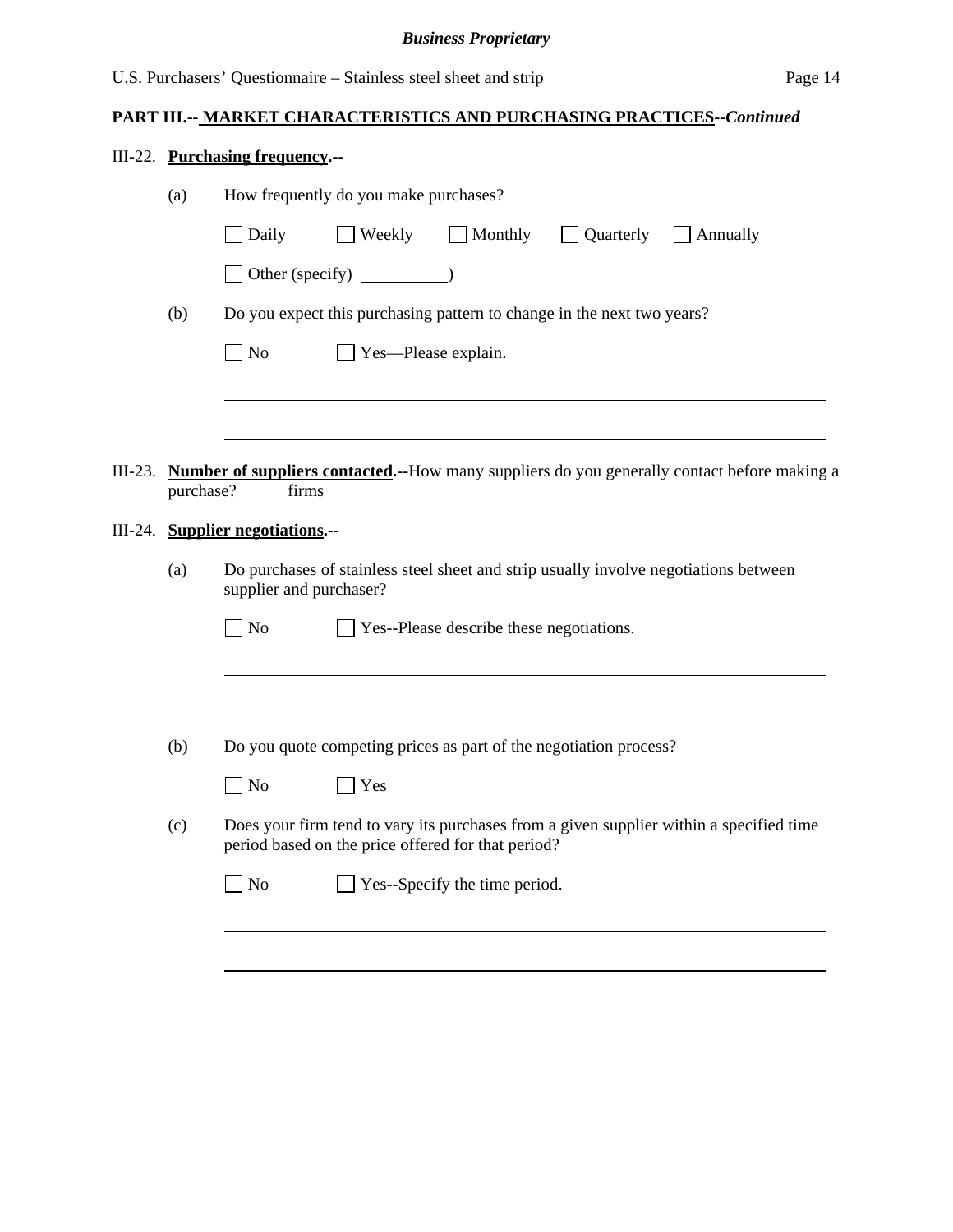| Are you aware of any new suppliers, either foreign or domestic, that have entered the                                                                         |
|---------------------------------------------------------------------------------------------------------------------------------------------------------------|
|                                                                                                                                                               |
|                                                                                                                                                               |
|                                                                                                                                                               |
| Do you expect new stainless steel sheet and strip suppliers to enter the U.S. market?<br>Yes--Please provide details, noting the specific future time period. |
|                                                                                                                                                               |
| Do you require the stainless steel sheet and strip you purchase to be certified to meet                                                                       |
| $\exists$ Yes--all purchases                                                                                                                                  |
|                                                                                                                                                               |
| Do you require any supplier qualification in addition to those reported in a and b above?                                                                     |
| Yes—Please list these qualification factors and the factors that you<br>consider when qualifying a new supplier (e.g., quality of product,                    |
| $\Box$ Yes-- $\Box$ percent of value of purchases in 2010                                                                                                     |

(d) How long does it take to qualify a new supplier?  $\_\_\_\_\_days$ .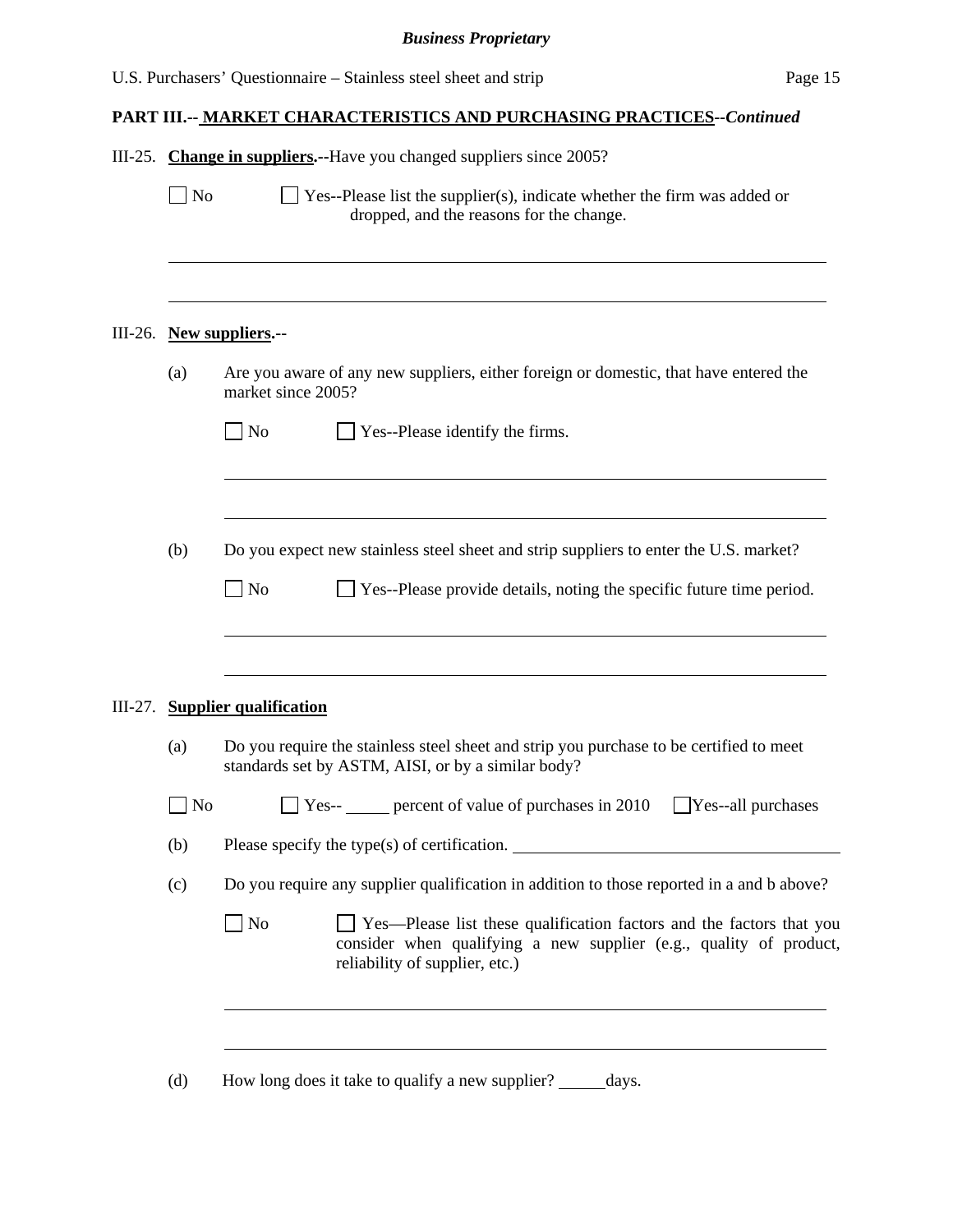|  |  | U.S. Purchasers' Questionnaire – Stainless steel sheet and strip | Page 16 |
|--|--|------------------------------------------------------------------|---------|
|--|--|------------------------------------------------------------------|---------|

|         | III-28. <b>Failure to certify.</b> --Since 2005, have any domestic or foreign producers failed in their attempts to<br>certify or qualify their stainless steel sheet and strip with your firm or have any producers lost<br>their approved status?                                                                                                                                                                       |                                                                                                                                                                                        |  |  |  |  |
|---------|---------------------------------------------------------------------------------------------------------------------------------------------------------------------------------------------------------------------------------------------------------------------------------------------------------------------------------------------------------------------------------------------------------------------------|----------------------------------------------------------------------------------------------------------------------------------------------------------------------------------------|--|--|--|--|
|         | N <sub>o</sub>                                                                                                                                                                                                                                                                                                                                                                                                            | Yes--Please identify these firms, the countries where they are located, and the<br>reasons why they failed the certification/qualification.                                            |  |  |  |  |
| III-29. | <b>Supply issues.</b> —Have any suppliers (U.S. or foreign) refused, declined, or been unable to supply<br>stainless steel sheet and strip since 2005? (Examples include being placed on allocation or<br>"controlled order entry," suppliers declining to accept new customers or to renew existing<br>customers, delivering less than the quantity promised, being unable to meet timely shipment<br>commitments, etc.) |                                                                                                                                                                                        |  |  |  |  |
|         | N <sub>o</sub>                                                                                                                                                                                                                                                                                                                                                                                                            | Yes--Please note when this occurred (i.e. month and year) and duration,<br>country of origin, and supplier; amount and type of product involved;<br>and the effect on your operations. |  |  |  |  |
|         | III-30. Surcharges.--                                                                                                                                                                                                                                                                                                                                                                                                     |                                                                                                                                                                                        |  |  |  |  |
|         | (a)                                                                                                                                                                                                                                                                                                                                                                                                                       | Since 2005, have you ever paid surcharges on your purchases of stainless steel sheet and<br>strip for:                                                                                 |  |  |  |  |
|         |                                                                                                                                                                                                                                                                                                                                                                                                                           | Raw materials<br>$ $ Fuel<br>$Transportation$ $\Box$ Other:<br>Energy                                                                                                                  |  |  |  |  |
|         | (b)                                                                                                                                                                                                                                                                                                                                                                                                                       | Which suppliers imposed the surcharges and during what time frame?                                                                                                                     |  |  |  |  |
|         | (c)                                                                                                                                                                                                                                                                                                                                                                                                                       | How were the surcharge(s) determined (e.g., which indices were used)?                                                                                                                  |  |  |  |  |
|         | (d)                                                                                                                                                                                                                                                                                                                                                                                                                       | Please describe how the surcharges have changed since 2005.                                                                                                                            |  |  |  |  |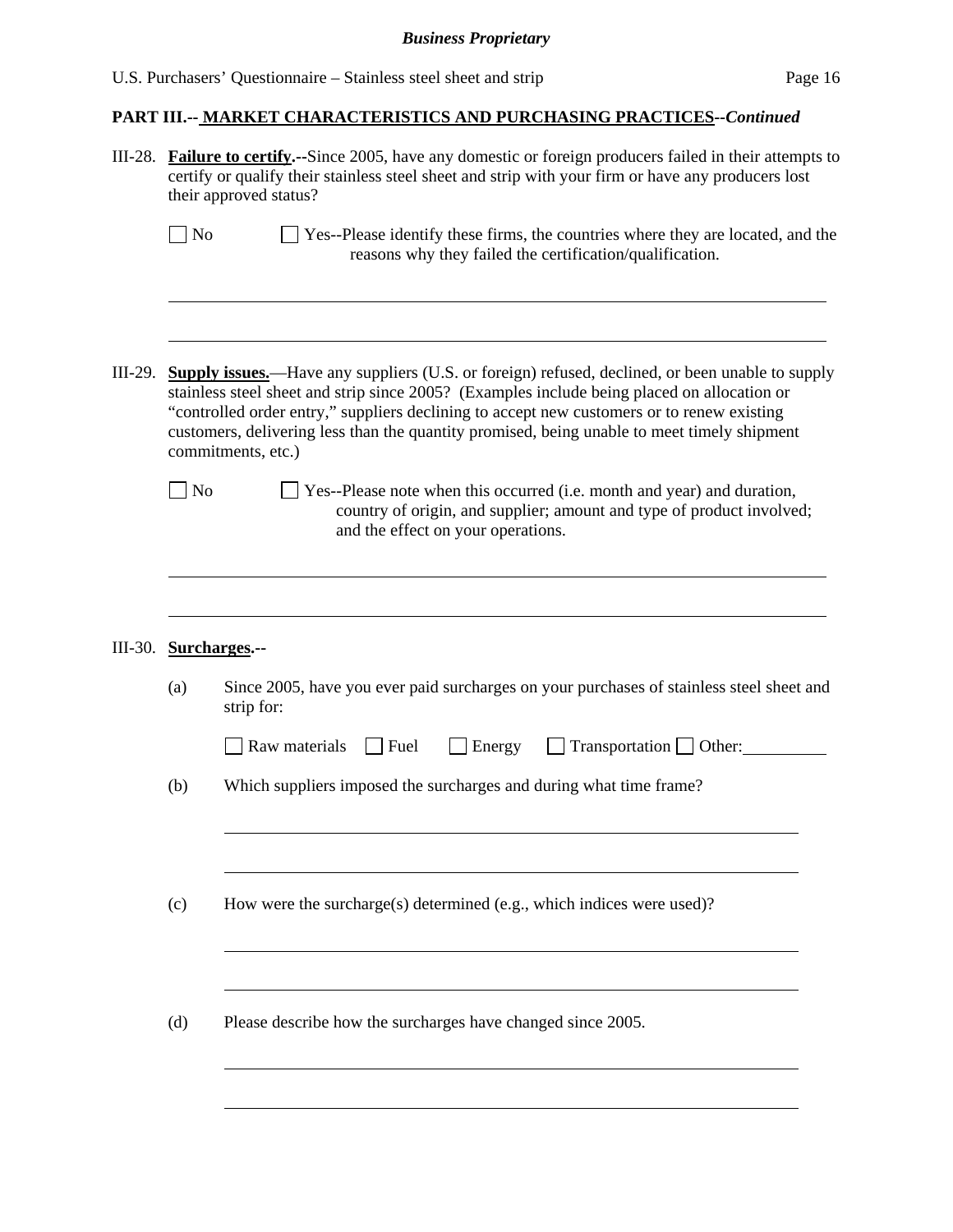III-31. **Purchasing factors.--**For the factors listed below, please rate each in terms of its importance in your purchase decision for stainless steel sheet and strip.

|                                                  | <b>Very</b><br>important | <b>Somewhat</b><br>important | <b>Not</b><br>important |
|--------------------------------------------------|--------------------------|------------------------------|-------------------------|
|                                                  |                          |                              |                         |
| Availability of cold rolled product              |                          |                              |                         |
| Availability of extra wide or long rolls         |                          |                              |                         |
| Availability of metric widths                    |                          |                              |                         |
|                                                  |                          |                              |                         |
|                                                  |                          |                              |                         |
| Discounts offered                                |                          |                              |                         |
| Extension of credit                              |                          |                              |                         |
|                                                  |                          |                              |                         |
| Minimum qty requirements                         |                          |                              |                         |
|                                                  |                          |                              |                         |
| Product consistency                              |                          |                              |                         |
| Quality meets industry standards                 |                          |                              |                         |
| Quality exceeds industry standards               |                          |                              |                         |
|                                                  |                          |                              |                         |
| Reliability of supply                            |                          |                              |                         |
| Technical support/service                        |                          |                              |                         |
| U.S. transportation costs                        |                          |                              |                         |
| Other (specify):                                 |                          |                              |                         |
| <u> 1989 - Johann Barbara, martin al-Barbara</u> |                          |                              |                         |
|                                                  |                          |                              |                         |
|                                                  |                          |                              |                         |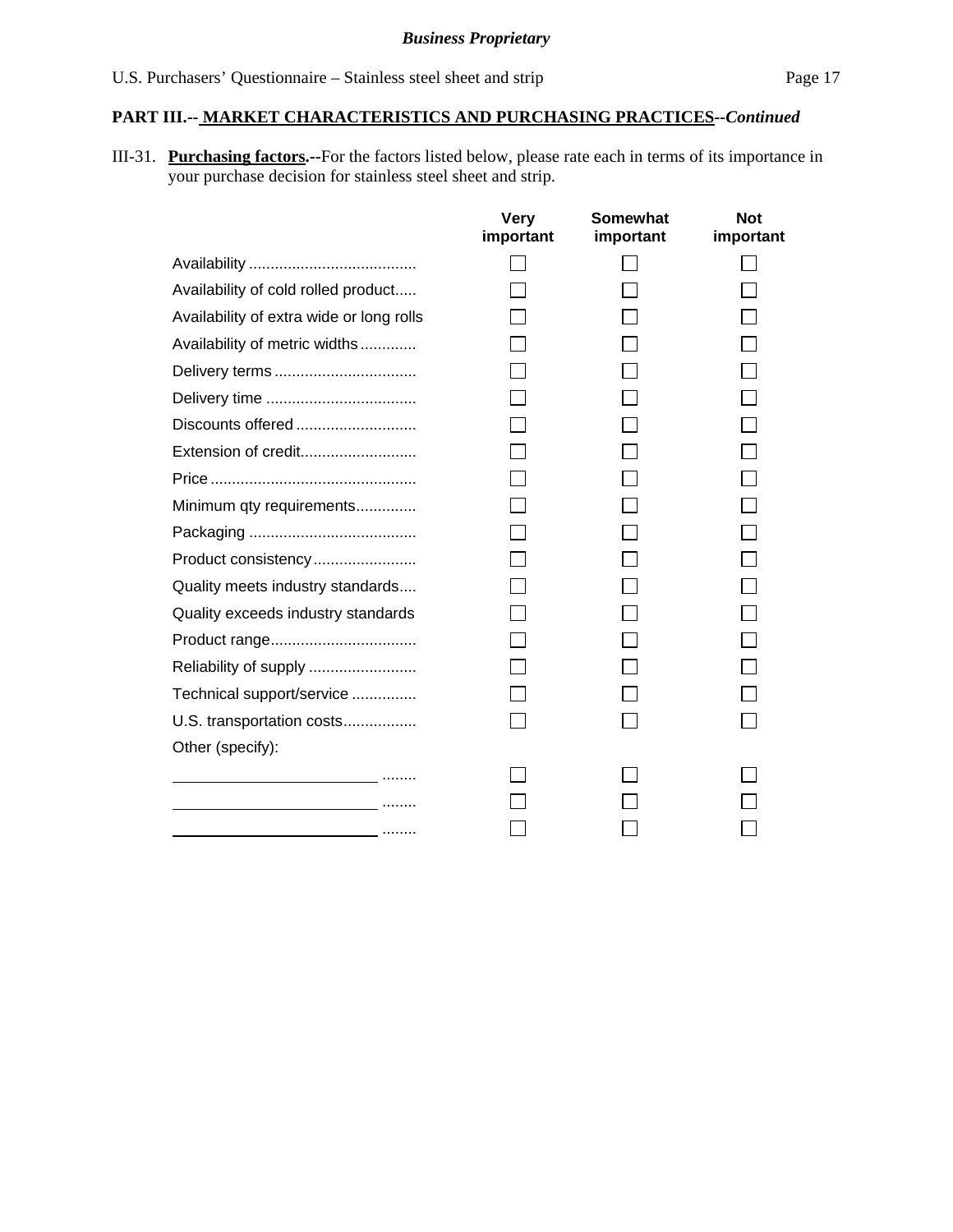III-32. **Major purchasing factors.--**Please list, in order of their importance, the three major factors generally considered by your firm in deciding from whom to purchase stainless steel sheet and strip for any one order (examples include availability, extension of credit, contracts, price, quality, range of supplier's product line, traditional supplier, etc.). 1. 2. 3. Other factors or comments:<br>
Solid and the set of the set of the set of the set of the set of the set of the set of the set of the set of the set of the set of the set of the set of the set of the set of the set of the set III-33. **Quality characteristics.--**What characteristics does your firm consider when determining the quality of stainless steel sheet and strip? l III-34. **Frequency of decisions based on price.--**How often does your firm purchase the stainless steel sheet and strip that is offered at the lowest price for spot and contract purchases? For spot purchases:  $\Box$  Always  $\Box$  Usually  $\Box$  Sometimes  $\Box$  Never For contract purchases:  $\Box$  Always  $\Box$  Usually  $\Box$  Sometimes  $\Box$  Never III-35. **Price leaders.—** A price leader is defined as (1) one or more firms that initiate a price change, either upward or downward, that is followed by other firms, or (2) one or more firms that have a significant impact on prices. A price leader does not necessarily have to be the lowest priced supplier. Please list the names of any firms you considered price leaders in the stainless steel sheet and strip market since 2005, and describe how the firm(s) exhibited price leadership. l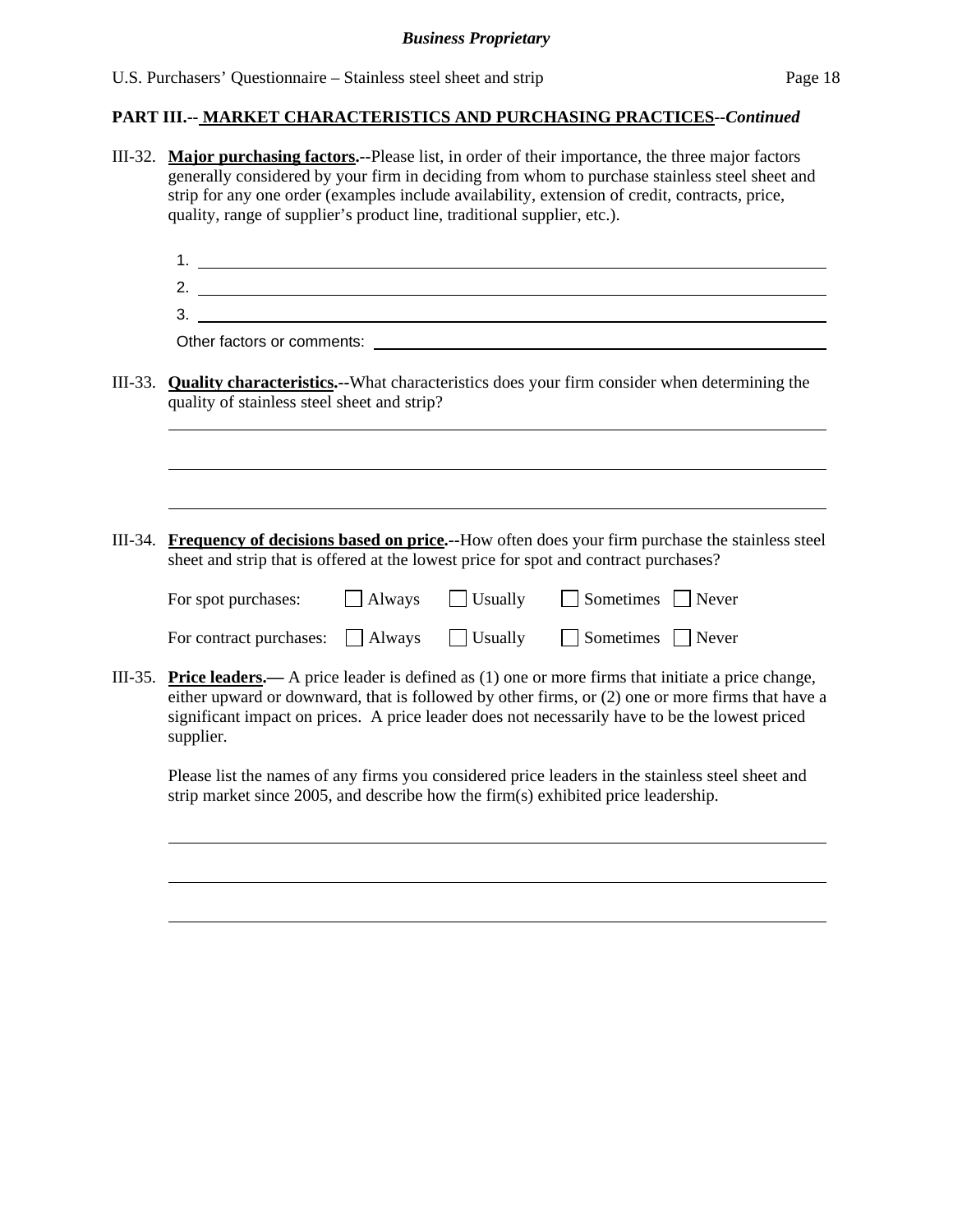#### III-36. **Changes in U.S. industry.--**

l

 $\overline{a}$ 

(a) Please identify and discuss any improvements/changes in the U.S. stainless steel sheet and strip industry since 2005 and explain the factors, including the orders under review, that were responsible for each improvement/change.

(b) Please discuss any improvements/changes that you anticipate in the future in the U.S. stainless steel sheet and strip industry. Identify the time period and causes for these improvements/changes.

III-37. **Effect of revocation.--**What do you think will be the likely effects of any revocation of the countervailing duty order/antidumping duty orders for imports of stainless steel sheet and strip from Germany, Italy, Japan, Korea, Mexico, and Taiwan? As appropriate, please discuss any potential effects of revocation of the countervailing duty order/antidumping duty orders on (1) the future activities of your firm and (2) the U.S. market as a whole. Please note the future time period to which you are referring. Attach additional pages if necessary.

(1) Activities of your firm:

(2) Entire U.S. market: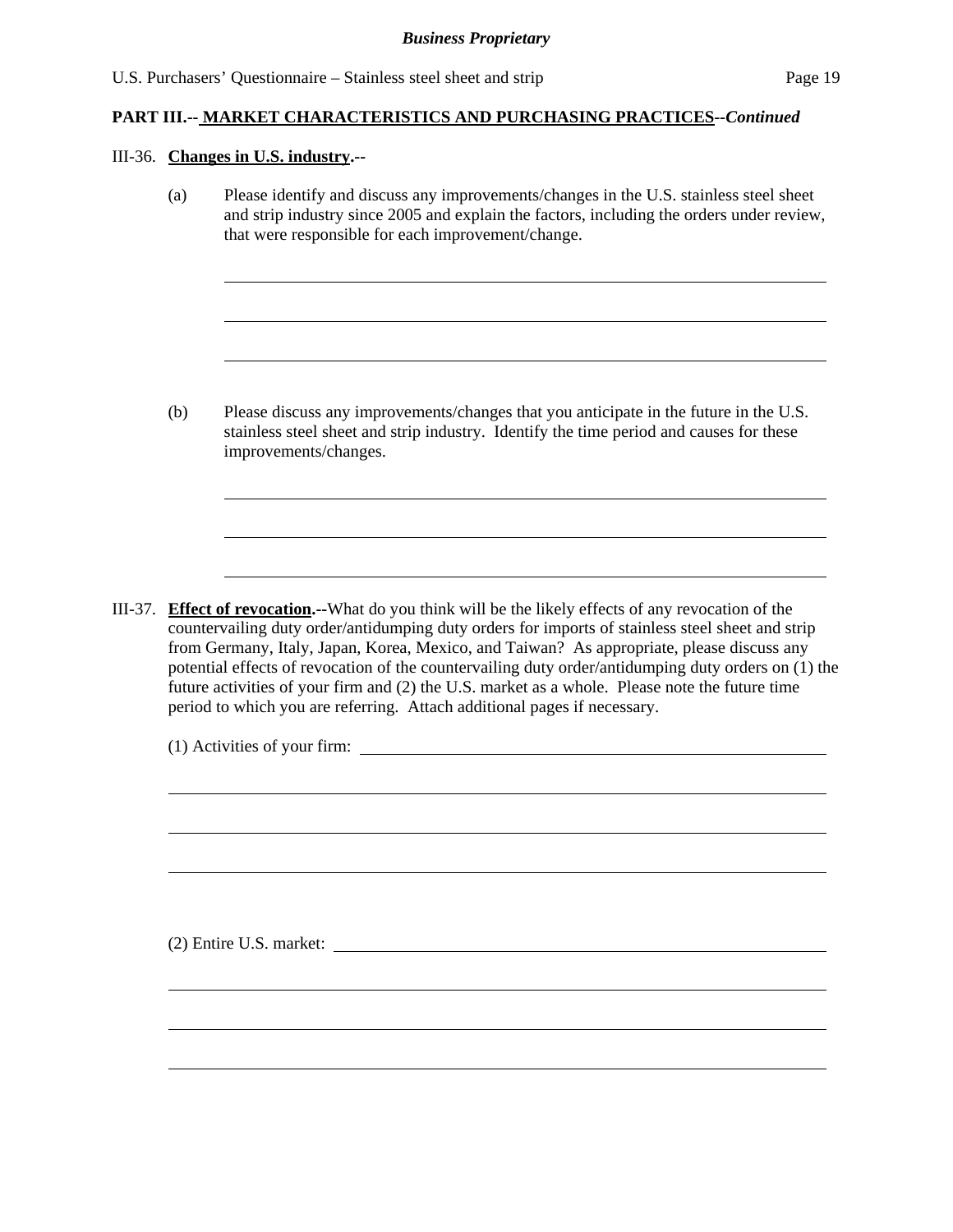## **PART IV.-- PRODUCT COMPARISIONS**

IV-1. **Country knowledge.--**Please indicate the countries of origin for stainless steel sheet and strip for which your firm has actual marketing/pricing knowledge.

| <b>United States</b>            | <b>Germany</b> | Italy  | Japan |
|---------------------------------|----------------|--------|-------|
| Korea                           | Mexico         | Taiwan |       |
| Other countries (Please specify |                |        |       |

IV-2. **Interchangeability by country-pair.--**Is stainless steel sheet and strip produced in the United States and in other countries interchangeable (*i.e.*, can they physically be used in the same applications)? Please indicate below, using "A" to indicate that the products from a specified country-pair are *always* interchangeable, "F" to indicate that the products are *frequently* interchangeable, "S" to indicate that the products are *sometimes* interchangeable, "N" to indicate that the products are *never* interchangeable, and "0" to indicate *no familiarity* with products from a specified country-pair. $<sup>1</sup>$ </sup>

| <b>Country-pair</b>                                                                                                                                                                   | Germany | Italy | Japan | Korea | Mexico | Taiwan | Other<br>countries |  |  |
|---------------------------------------------------------------------------------------------------------------------------------------------------------------------------------------|---------|-------|-------|-------|--------|--------|--------------------|--|--|
| <b>United States</b>                                                                                                                                                                  |         |       |       |       |        |        |                    |  |  |
| Germany                                                                                                                                                                               |         |       |       |       |        |        |                    |  |  |
| Italy                                                                                                                                                                                 |         |       |       |       |        |        |                    |  |  |
| Japan                                                                                                                                                                                 |         |       |       |       |        |        |                    |  |  |
| Korea                                                                                                                                                                                 |         |       |       |       |        |        |                    |  |  |
| Mexico                                                                                                                                                                                |         |       |       |       |        |        |                    |  |  |
| Taiwan                                                                                                                                                                                |         |       |       |       |        |        |                    |  |  |
| For any country-pair producing stainless steel sheet and strip which is sometimes or never<br>interchangeable, please explain the factors that limit or preclude interchangeable use: |         |       |       |       |        |        |                    |  |  |
|                                                                                                                                                                                       |         |       |       |       |        |        |                    |  |  |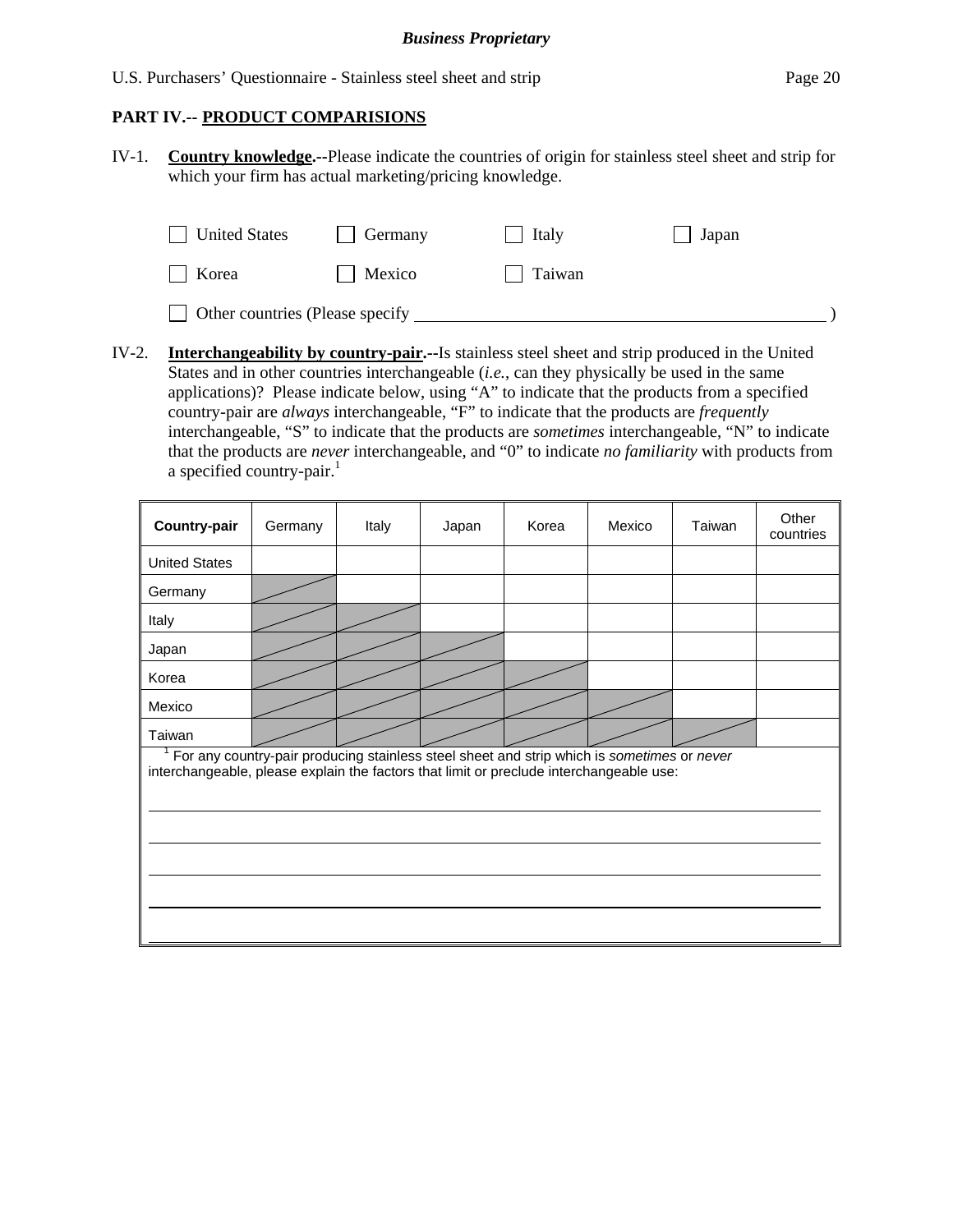## **PART IV.-- PRODUCT COMPARISIONS***--Continued*

IV-3. **Factors other than price.--**Are differences other than price (*i.e.*, quality, availability, transportation network, product range, technical support, *etc.*) between stainless steel sheet and strip produced in the United States and in other countries a significant factor in your firm's purchases of the products? Please indicate below, using "A" to indicate that such differences are *always* significant, "F" to indicate that such differences are *frequently* significant, "S" to indicate that such differences are *sometimes* significant, "N" to indicate that such differences are *never* significant, and "0" to indicate *no familiarity* with products from a specified country-pair.<sup>1</sup>

| Country-pair                                                                                                                                                                                                                                                            | Germany | Italy | Japan | Korea | Mexico | Taiwan | Other<br>countries |  |  |
|-------------------------------------------------------------------------------------------------------------------------------------------------------------------------------------------------------------------------------------------------------------------------|---------|-------|-------|-------|--------|--------|--------------------|--|--|
| <b>United States</b>                                                                                                                                                                                                                                                    |         |       |       |       |        |        |                    |  |  |
| Germany                                                                                                                                                                                                                                                                 |         |       |       |       |        |        |                    |  |  |
| Italy                                                                                                                                                                                                                                                                   |         |       |       |       |        |        |                    |  |  |
| Japan                                                                                                                                                                                                                                                                   |         |       |       |       |        |        |                    |  |  |
| Korea                                                                                                                                                                                                                                                                   |         |       |       |       |        |        |                    |  |  |
| Mexico                                                                                                                                                                                                                                                                  |         |       |       |       |        |        |                    |  |  |
| Taiwan                                                                                                                                                                                                                                                                  |         |       |       |       |        |        |                    |  |  |
| For any country-pair for which factors other than price always or frequently are a significant factor in your<br>firm's purchases of stainless steel sheet and strip, identify the country-pair and report the advantages or<br>disadvantages imparted by such factors: |         |       |       |       |        |        |                    |  |  |
|                                                                                                                                                                                                                                                                         |         |       |       |       |        |        |                    |  |  |
|                                                                                                                                                                                                                                                                         |         |       |       |       |        |        |                    |  |  |
|                                                                                                                                                                                                                                                                         |         |       |       |       |        |        |                    |  |  |

IV-4. **Availability of merchandise.--**Are certain grades/types/sizes of stainless steel sheet and strip available from only a single source (domestic or foreign, including both subject and nonsubject countries)?

No Ses--Please identify the source and the grade/type/size.

 $\overline{a}$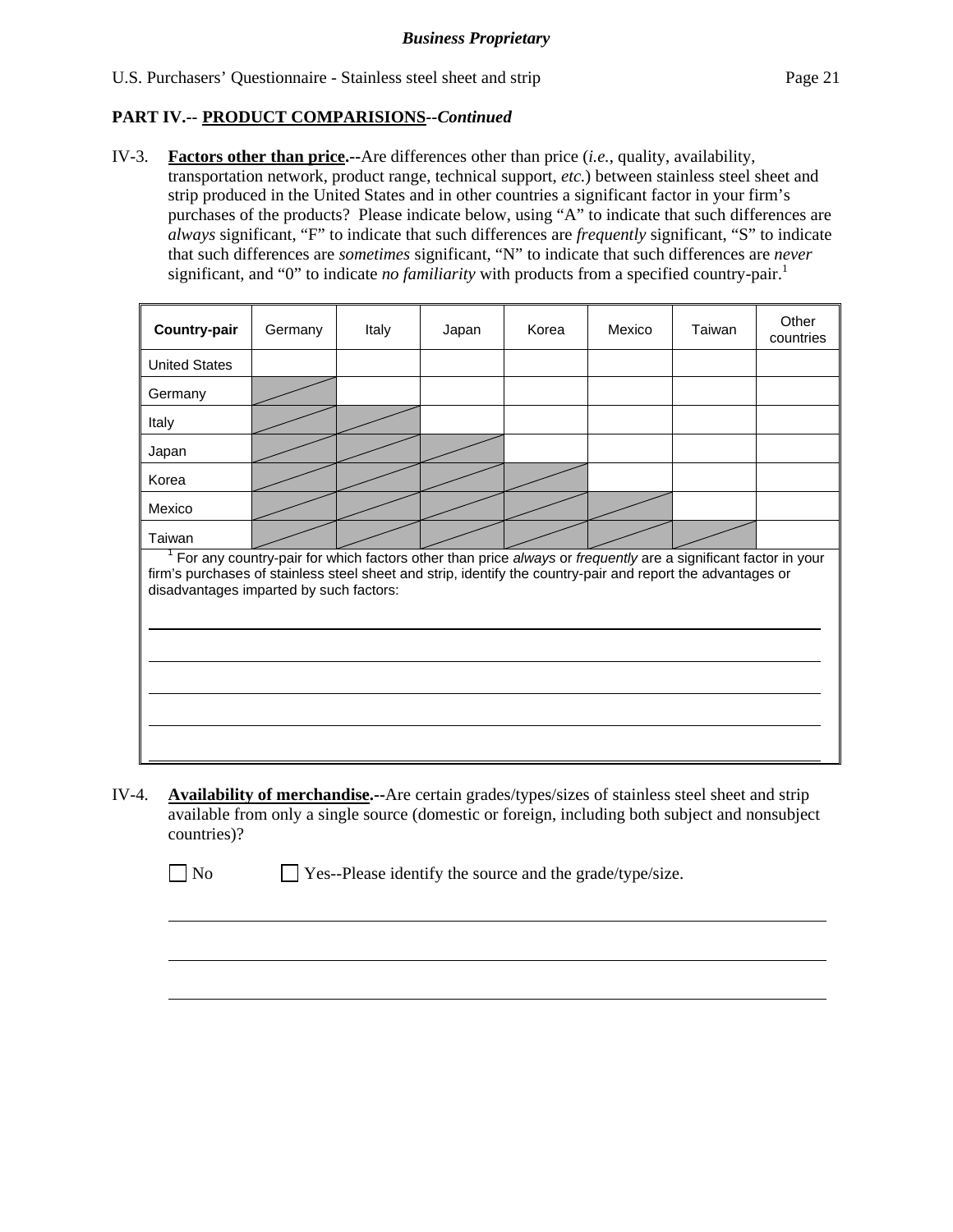U.S. Purchasers' Questionnaire - Stainless steel sheet and strip Page 22

## **PART IV.-- PRODUCT COMPARISIONS***--Continued*

 $\overline{a}$ 

IV-5. **Grades.—**Please check the grades of stainless steel sheet and strip you purchase and the sources from which you purchase them.

|                                                                                | <b>Grades</b> |          |         |     |     |         |           |  |  |
|--------------------------------------------------------------------------------|---------------|----------|---------|-----|-----|---------|-----------|--|--|
| <b>Producing Country</b>                                                       | 304/304L      | 316/316L | 403/410 | 409 | 430 | 434/436 | Other $1$ |  |  |
| <b>United States</b>                                                           |               |          |         |     |     |         |           |  |  |
| Germany                                                                        |               |          |         |     |     |         |           |  |  |
| Italy                                                                          |               |          |         |     |     |         |           |  |  |
| Japan                                                                          |               |          |         |     |     |         |           |  |  |
| Korea                                                                          |               |          |         |     |     |         |           |  |  |
| Mexico                                                                         |               |          |         |     |     |         |           |  |  |
| Taiwan                                                                         |               |          |         |     |     |         |           |  |  |
| Other (please list)                                                            |               |          |         |     |     |         |           |  |  |
| Other (please list)                                                            |               |          |         |     |     |         |           |  |  |
| Other (please list)                                                            |               |          |         |     |     |         |           |  |  |
| <sup>1</sup> List the "other" grades you purchased in 2010, by country source. |               |          |         |     |     |         |           |  |  |

IV-6. **Choice of product not based on price.--**If you purchased stainless steel sheet and strip from one source although a comparable product was available from another source at a lower price, please explain your reasons for doing so (please specify by country, including the United States and both subject and nonsubject foreign countries). Possibilities might include transaction characteristics such as length of time to fill orders, minimum order size, reliability of supply, etc.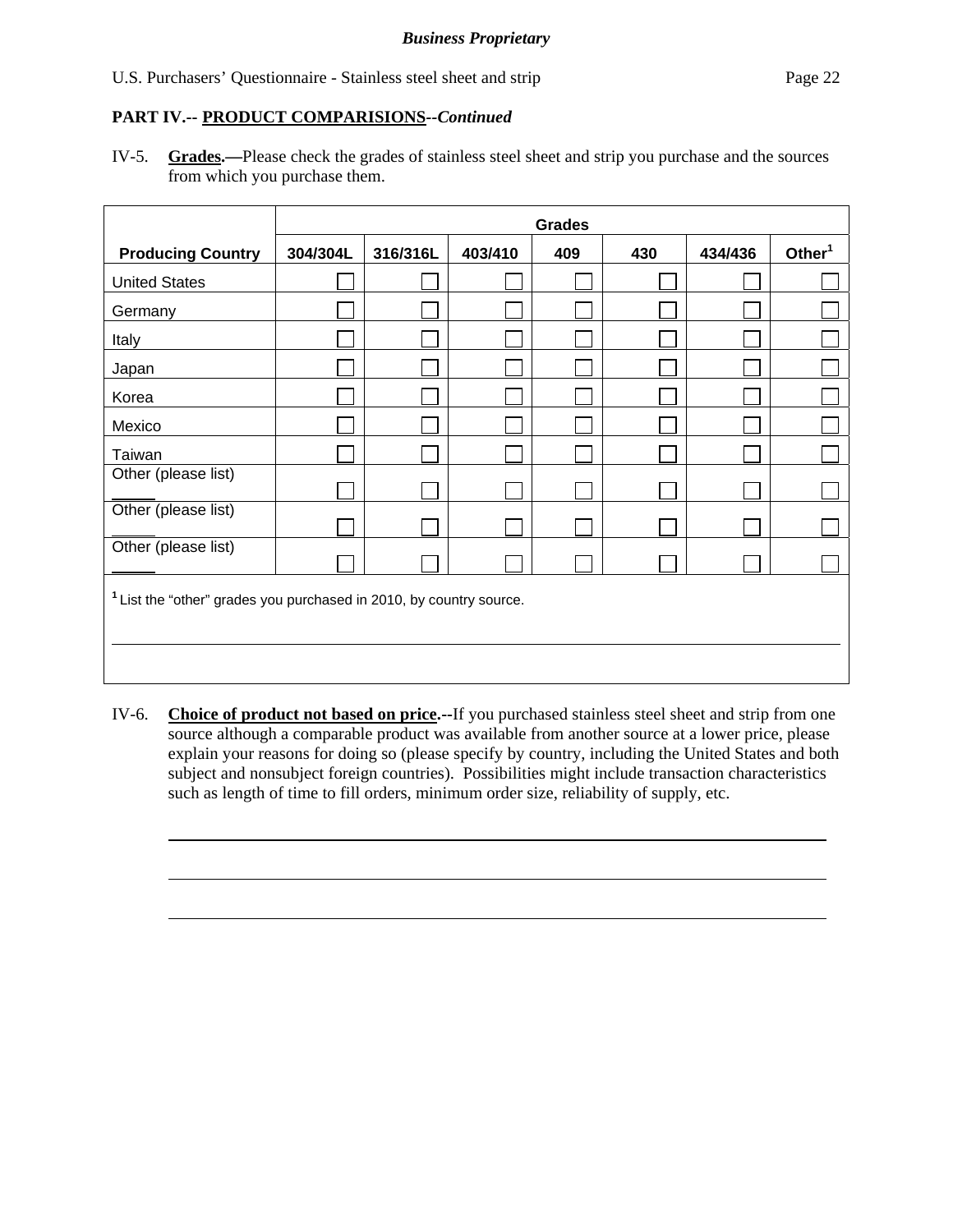#### **PART IV.-- PRODUCT COMPARISIONS***--Continued*

IV-7. **Factor country comparisons.--**For the factors listed below, please rate how stainless steel sheet and strip produced in each country you identified in your response to the first question in Part IV compares with stainless steel sheet and strip produced in each of the other countries you identified (including the United States and both subject and nonsubject foreign countries).

|                                          | product from                |              | product from |                             |            | product from                |                             |            |          |
|------------------------------------------|-----------------------------|--------------|--------------|-----------------------------|------------|-----------------------------|-----------------------------|------------|----------|
|                                          | compared to<br>product from |              |              | compared to<br>product from |            |                             | compared to<br>product from |            |          |
| Quality                                  | Superior                    | Comparable   | Inferior     | Superior                    | Comparable | Inferior                    | Superior                    | Comparable | Inferior |
|                                          | $\Box$                      | $\Box$       | $\Box$       |                             |            |                             | $\mathsf{L}$                |            |          |
| Availability of cold rolled product      |                             |              |              |                             |            | $\mathcal{L}_{\mathcal{A}}$ |                             |            |          |
| Availability of extra wide or long rolls |                             | $\Box$       |              | $\Box$                      |            | $\Box$                      | $\vert \ \ \vert$           |            |          |
| Availability of metric widths            |                             | $\mathbf{I}$ |              |                             |            |                             |                             |            |          |
|                                          |                             | $\Box$       |              | $\Box$                      |            | $\Box$                      | $\mathcal{L}_{\mathcal{A}}$ |            |          |
|                                          |                             | $\Box$       |              | $\Box$                      |            | $\mathcal{L}_{\mathcal{A}}$ | $\mathcal{L}$               |            |          |
|                                          |                             | $\Box$       |              | $\Box$                      |            | $\Box$                      | $\Box$                      |            |          |
|                                          |                             | $\Box$       |              | $\Box$                      |            | $\overline{\phantom{a}}$    | $\Box$                      |            |          |
|                                          |                             | $\Box$       |              | П                           |            | $\Box$                      | $\vert \ \ \vert$           |            |          |
| Minimum quantity requirements            |                             | $\Box$       |              | П                           |            | $\mathbb{R}^n$              | $\mathsf{L}$                |            |          |
|                                          |                             | $\Box$       |              | $\Box$                      |            | $\Box$                      | $\mathsf{L}$                |            |          |
| Product consistency                      |                             | $\Box$       |              | $\Box$                      |            | $\Box$                      | $\mathsf{L}$                |            |          |
| Quality meets industry standards         |                             | $\Box$       |              |                             |            | $\Box$                      |                             |            |          |
| Quality exceeds industry standards       | $\mathsf{L}$                | $\Box$       |              | $\sim$                      | $\sim$     | $\Box$                      | $\mathcal{L}$               |            |          |
|                                          |                             | $\Box$       |              |                             |            | $\mathcal{L}_{\mathcal{A}}$ | $\mathcal{L}$               |            |          |
|                                          | $\Box$                      | $\Box$       |              | $\overline{\phantom{a}}$    |            | $\overline{\phantom{a}}$    | $\sim$                      |            |          |
| Technical support/service                |                             |              |              |                             |            |                             |                             |            |          |
| U.S. transportation costs <sup>1</sup>   |                             |              |              |                             |            |                             |                             |            |          |
| Other (specify):                         |                             |              |              |                             |            |                             |                             |            |          |
|                                          |                             |              |              |                             |            |                             |                             |            |          |
|                                          |                             |              |              |                             |            |                             |                             |            |          |
|                                          |                             |              |              |                             |            |                             |                             |            |          |

 $1$  A rating of superior on price and U.S. transportation costs indicatees that the first country generally has lower prices/U.S. transportation costs than the second country.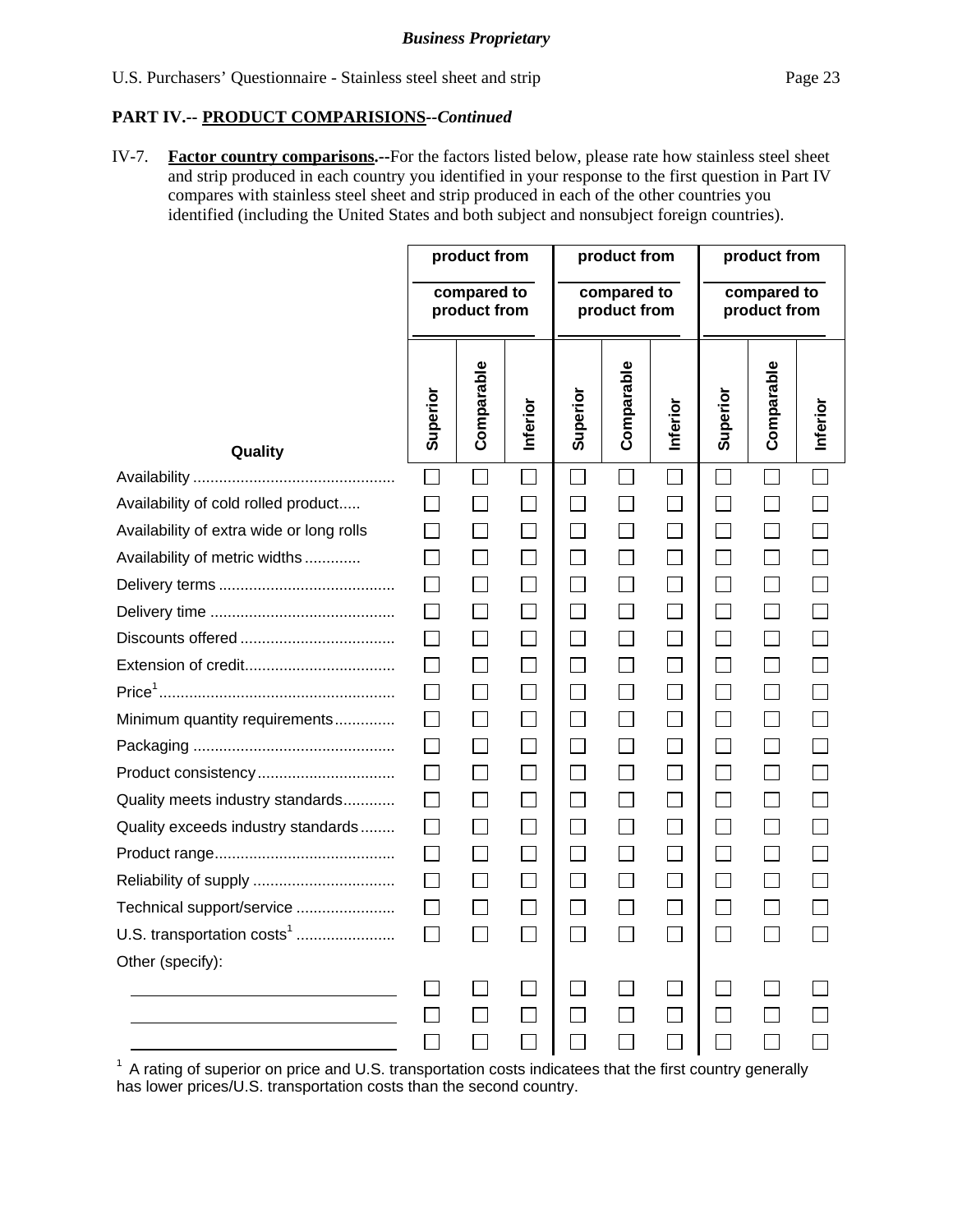## **PART IV.-- PRODUCT COMPARISIONS***--Continued*

## IV-7. *Continued.*

|                                          | product from<br>compared to |                             | product from<br>compared to |                |                   | product from<br>compared to |                          |                          |          |
|------------------------------------------|-----------------------------|-----------------------------|-----------------------------|----------------|-------------------|-----------------------------|--------------------------|--------------------------|----------|
|                                          | product from                |                             | product from                |                |                   | product from                |                          |                          |          |
| Quality                                  | Superior                    | Comparable                  | Inferior                    | Superior       | Comparable        | Inferior                    | Superior                 | Comparable               | Inferior |
|                                          | $\Box$                      |                             |                             | $\Box$         | $\Box$            | $\mathbb{R}^n$              | $\Box$                   |                          |          |
| Availability of cold rolled product      |                             |                             |                             | $\Box$         | $\vert \ \ \vert$ | $\Box$                      | $\Box$                   |                          |          |
| Availability of extra wide or long rolls |                             |                             |                             | $\Box$         | $\Box$            | $\Box$                      | $\Box$                   |                          |          |
| Availability of metric widths            |                             |                             | $\mathcal{L}_{\mathcal{A}}$ | $\mathbb{Z}^2$ | $\Box$            | $\Box$                      | $\Box$                   | $\Box$                   |          |
|                                          |                             |                             | $\mathcal{L}_{\mathcal{A}}$ | $\Box$         | $\Box$            | $\Box$                      | $\Box$                   | $\Box$                   |          |
|                                          | $\Box$                      | $\Box$                      | $\Box$                      | $\Box$         | $\Box$            | $\Box$                      | $\overline{\phantom{0}}$ | $\Box$                   |          |
|                                          |                             |                             | $\mathcal{L}_{\mathcal{A}}$ | $\Box$         | $\Box$            | $\Box$                      | $\Box$                   | $\Box$                   |          |
|                                          |                             |                             | $\Box$                      | $\Box$         | $\Box$            | $\Box$                      | $\Box$                   | $\Box$                   |          |
|                                          |                             | $\Box$                      | $\vert \ \ \vert$           | $\Box$         | $\Box$            | $\Box$                      | $\Box$                   | $\Box$                   |          |
| Minimum quantity requirements            |                             | $\Box$                      | $\Box$                      | $\Box$         | $\Box$            | $\Box$                      | $\Box$                   | $\Box$                   |          |
|                                          |                             |                             | $\Box$                      | $\Box$         | $\Box$            | $\Box$                      | $\Box$                   | $\Box$                   |          |
| Product consistency                      |                             |                             | $\Box$                      | $\Box$         | $\Box$            | $\Box$                      | $\Box$                   | $\Box$                   |          |
| Quality meets industry standards         | $\mathbf{L}$                | $\mathcal{L}_{\mathcal{A}}$ | $\Box$                      | $\Box$         | $\Box$            | $\Box$                      | $\Box$                   | $\overline{\phantom{a}}$ |          |
| Quality exceeds industry standards       | $\Box$                      |                             | $\Box$                      | $\Box$         | $\Box$            | $\Box$                      | $\Box$                   | $\Box$                   |          |
|                                          | $\Box$                      | $\Box$                      | $\Box$                      | $\Box$         | $\Box$            | $\Box$                      | $\Box$                   | $\Box$                   |          |
|                                          |                             |                             |                             | $\Box$         |                   | $\Box$                      |                          |                          |          |
| Technical support/service                |                             |                             |                             | $\blacksquare$ |                   | $\Box$                      | $\sim$                   |                          |          |
| U.S. transportation $costs1$             |                             |                             |                             |                |                   |                             |                          |                          |          |
| Other (specify):                         |                             |                             |                             |                |                   |                             |                          |                          |          |
|                                          |                             |                             |                             |                |                   |                             |                          |                          |          |
|                                          |                             |                             |                             |                |                   |                             |                          |                          |          |
|                                          |                             |                             |                             |                |                   |                             |                          |                          |          |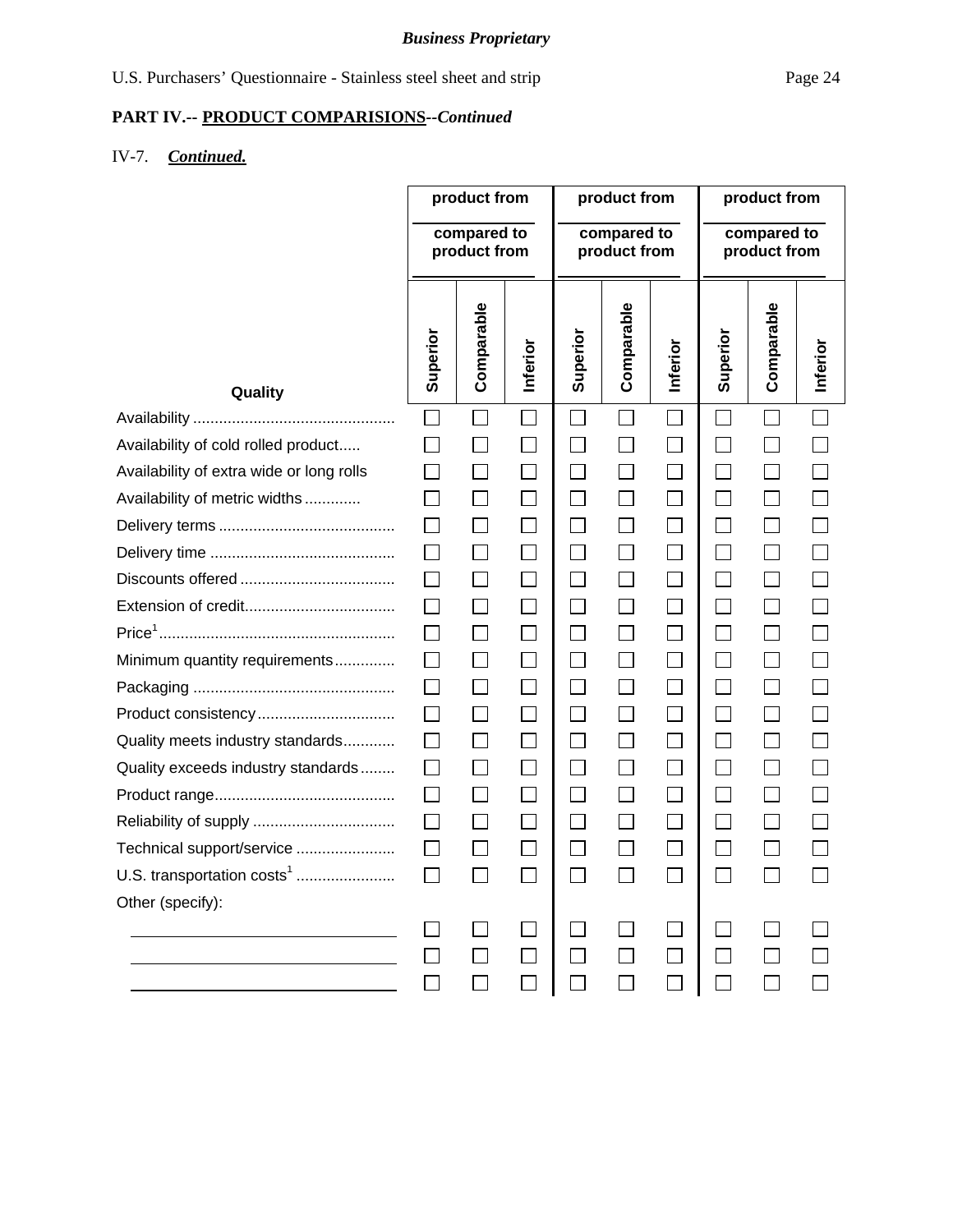## **PART IV.-- PRODUCT COMPARISIONS***--Continued*

## IV-7. *Continued.*

|                                          | product from<br>compared to<br>product from |                             | product from<br>compared to<br>product from |                |                   | product from<br>compared to<br>product from |                          |                          |          |
|------------------------------------------|---------------------------------------------|-----------------------------|---------------------------------------------|----------------|-------------------|---------------------------------------------|--------------------------|--------------------------|----------|
| Quality                                  | Superior                                    | Comparable                  | Inferior                                    | Superior       | Comparable        | Inferior                                    | Superior                 | Comparable               | Inferior |
|                                          | $\Box$                                      |                             |                                             | $\Box$         | $\Box$            | $\mathbb{R}^n$                              | $\Box$                   |                          |          |
| Availability of cold rolled product      |                                             |                             |                                             | $\Box$         | $\vert \ \ \vert$ | $\Box$                                      | $\Box$                   |                          |          |
| Availability of extra wide or long rolls |                                             |                             |                                             | $\Box$         | $\Box$            | $\Box$                                      | $\Box$                   |                          |          |
| Availability of metric widths            |                                             |                             | $\mathcal{L}_{\mathcal{A}}$                 | $\mathbb{Z}^2$ | $\Box$            | $\Box$                                      | $\Box$                   | $\Box$                   |          |
|                                          |                                             |                             | $\mathcal{L}_{\mathcal{A}}$                 | $\Box$         | $\Box$            | $\Box$                                      | $\Box$                   | $\Box$                   |          |
|                                          | $\Box$                                      | $\Box$                      | $\Box$                                      | $\Box$         | $\Box$            | $\Box$                                      | $\overline{\phantom{0}}$ | $\Box$                   |          |
|                                          |                                             |                             | $\mathcal{L}_{\mathcal{A}}$                 | $\Box$         | $\Box$            | $\Box$                                      | $\Box$                   | $\Box$                   |          |
|                                          |                                             |                             | $\Box$                                      | $\Box$         | $\Box$            | $\Box$                                      | $\Box$                   | $\Box$                   |          |
|                                          |                                             | $\Box$                      | $\vert \ \ \vert$                           | $\Box$         | $\Box$            | $\Box$                                      | $\Box$                   | $\Box$                   |          |
| Minimum quantity requirements            |                                             | $\Box$                      | $\Box$                                      | $\Box$         | $\Box$            | $\Box$                                      | $\Box$                   | $\Box$                   |          |
|                                          |                                             |                             | $\Box$                                      | $\Box$         | $\Box$            | $\Box$                                      | $\Box$                   | $\Box$                   |          |
| Product consistency                      |                                             |                             | $\Box$                                      | $\Box$         | $\Box$            | $\Box$                                      | $\Box$                   | $\Box$                   |          |
| Quality meets industry standards         | $\mathbf{L}$                                | $\mathcal{L}_{\mathcal{A}}$ | $\Box$                                      | $\Box$         | $\Box$            | $\Box$                                      | $\Box$                   | $\overline{\phantom{a}}$ |          |
| Quality exceeds industry standards       | $\Box$                                      |                             | $\Box$                                      | $\Box$         | $\Box$            | $\Box$                                      | $\Box$                   | $\Box$                   |          |
|                                          | $\Box$                                      | $\Box$                      | $\Box$                                      | $\Box$         | $\Box$            | $\Box$                                      | $\Box$                   | $\Box$                   |          |
|                                          |                                             |                             |                                             | $\Box$         |                   | $\Box$                                      |                          |                          |          |
| Technical support/service                |                                             |                             |                                             | $\blacksquare$ |                   | $\Box$                                      | $\sim$                   |                          |          |
| U.S. transportation $costs1$             |                                             |                             |                                             |                |                   |                                             |                          |                          |          |
| Other (specify):                         |                                             |                             |                                             |                |                   |                                             |                          |                          |          |
|                                          |                                             |                             |                                             |                |                   |                                             |                          |                          |          |
|                                          |                                             |                             |                                             |                |                   |                                             |                          |                          |          |
|                                          |                                             |                             |                                             |                |                   |                                             |                          |                          |          |